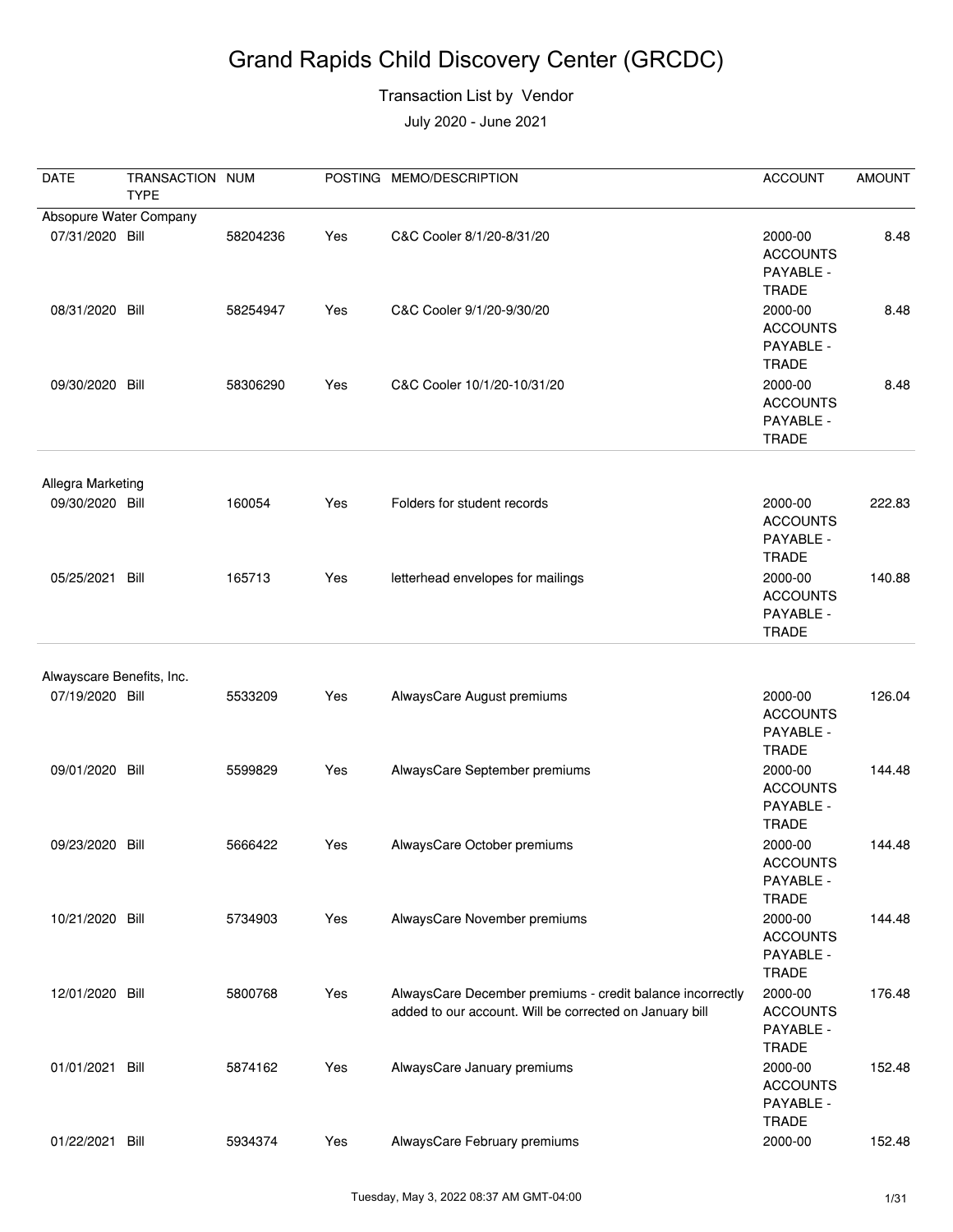#### Transaction List by Vendor

| DATE                          | TRANSACTION NUM<br><b>TYPE</b> |            |     | POSTING MEMO/DESCRIPTION                                                                    | <b>ACCOUNT</b>                                                             | <b>AMOUNT</b> |
|-------------------------------|--------------------------------|------------|-----|---------------------------------------------------------------------------------------------|----------------------------------------------------------------------------|---------------|
| 02/19/2021 Bill               |                                | 6002323    | Yes | AlwaysCare March premiums                                                                   | <b>ACCOUNTS</b><br>PAYABLE -<br><b>TRADE</b><br>2000-00<br><b>ACCOUNTS</b> | 152.48        |
| 03/17/2021                    | Bill                           | 6075109    | Yes | AlwaysCare April premiums                                                                   | PAYABLE -<br><b>TRADE</b><br>2000-00                                       | 152.48        |
|                               |                                |            |     |                                                                                             | <b>ACCOUNTS</b><br>PAYABLE -<br><b>TRADE</b>                               |               |
| 04/21/2021                    | Bill                           | 6135803    | Yes | AlwaysCare May premiums                                                                     | 2000-00<br><b>ACCOUNTS</b><br>PAYABLE -<br><b>TRADE</b>                    | 152.48        |
| 05/19/2021 Bill               |                                | 6199609    | Yes | June AlwaysCare premiums                                                                    | 2000-00<br><b>ACCOUNTS</b><br>PAYABLE -<br><b>TRADE</b>                    | 152.48        |
| 06/25/2021                    | Bill                           | 6279011    | Yes | July AlwaysCare premiums - credit on invoice is false, vendor<br>to prepare updated invoice | 2000-00<br><b>ACCOUNTS</b><br>PAYABLE -<br><b>TRADE</b>                    | 134.00        |
| Apple Inc.<br>11/05/2020 Bill |                                | 1011958930 | Yes | iPad purchase with CARES act funds for K-1 students virtual<br>learning (50 qty @ \$294/ea) | 2000-00<br><b>ACCOUNTS</b><br>PAYABLE -<br><b>TRADE</b>                    | 14,700.00     |
| ArcticAX                      |                                |            |     |                                                                                             |                                                                            |               |
| 12/31/2020                    | Bill                           | 20201420   | Yes | rapid COVID tests                                                                           | 2000-00<br><b>ACCOUNTS</b><br>PAYABLE -<br><b>TRADE</b>                    | 3,750.00      |
| Arrowaste Inc.                |                                |            |     |                                                                                             |                                                                            |               |
| 07/01/2020 Bill               |                                | 07012020   | Yes | July 2020 Monthly Charges                                                                   | 2000-00<br><b>ACCOUNTS</b><br>PAYABLE -<br><b>TRADE</b>                    | 416.47        |
| 08/01/2020 Bill               |                                | 08012020   | Yes | August 2020 Monthly Charges                                                                 | 2000-00<br><b>ACCOUNTS</b><br>PAYABLE -                                    | 416.47        |
| 09/01/2020 Bill               |                                | 2072899    | Yes | September 2020 Monthly Charges                                                              | <b>TRADE</b><br>2000-00<br><b>ACCOUNTS</b><br>PAYABLE -<br><b>TRADE</b>    | 416.47        |
| 10/01/2020 Bill               |                                | 2091477    | Yes | October 2020 Monthly Charges                                                                | 2000-00                                                                    | 416.47        |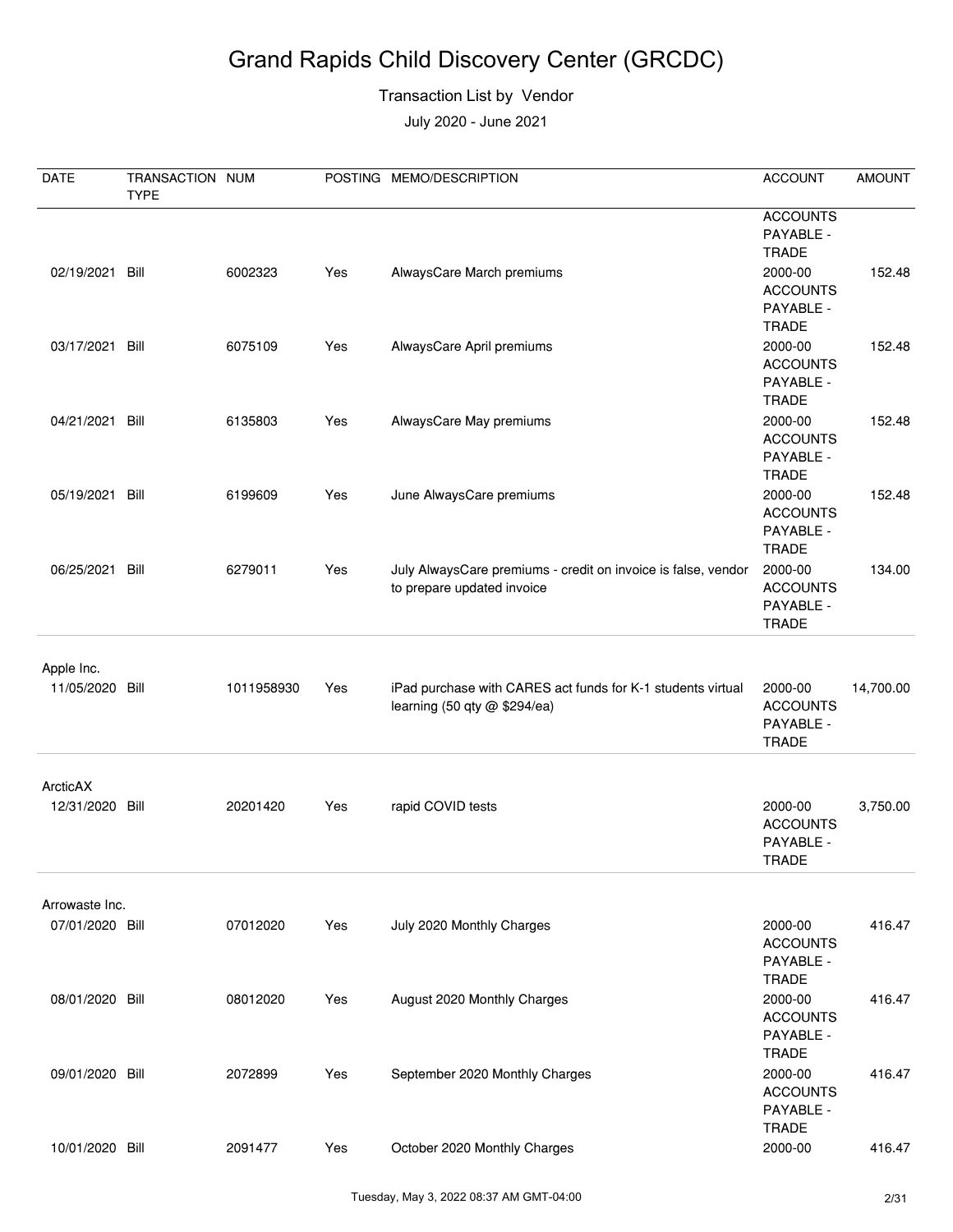#### Transaction List by Vendor

| DATE                                         | TRANSACTION NUM<br><b>TYPE</b>    |             |     | POSTING MEMO/DESCRIPTION                                                                            | <b>ACCOUNT</b>                                          | <b>AMOUNT</b> |
|----------------------------------------------|-----------------------------------|-------------|-----|-----------------------------------------------------------------------------------------------------|---------------------------------------------------------|---------------|
|                                              |                                   |             |     |                                                                                                     | <b>ACCOUNTS</b><br>PAYABLE -<br><b>TRADE</b>            |               |
| 11/01/2020 Bill                              |                                   | 2109534     | Yes | November 2020 Monthly Charges                                                                       | 2000-00<br><b>ACCOUNTS</b><br>PAYABLE -<br><b>TRADE</b> | 416.47        |
| 12/01/2020 Bill                              |                                   | 2126475     | Yes | December 2020 Monthly Charges                                                                       | 2000-00<br><b>ACCOUNTS</b><br>PAYABLE -<br><b>TRADE</b> | 416.47        |
| 01/01/2021 Bill                              |                                   | 2132622     | Yes | January 2021 Monthly Charges - reduced monthly cost for<br>canceling Organics service going forward | 2000-00<br><b>ACCOUNTS</b><br>PAYABLE -<br><b>TRADE</b> | 144.31        |
| 02/01/2021 Bill                              |                                   | 2162970     | Yes | February 2021 Monthly Charges                                                                       | 2000-00<br><b>ACCOUNTS</b><br>PAYABLE -<br><b>TRADE</b> | 280.39        |
| 03/01/2021 Bill                              |                                   | 2178465     | Yes | March 2021 Monthly Charges                                                                          | 2000-00<br><b>ACCOUNTS</b><br>PAYABLE -<br><b>TRADE</b> | 280.39        |
| 04/01/2021 Bill                              |                                   | 2195814     | Yes | April 2021 Monthly Charges                                                                          | 2000-00<br><b>ACCOUNTS</b><br>PAYABLE -<br><b>TRADE</b> | 280.39        |
| 05/01/2021 Bill                              |                                   | 05012021    | Yes | May 2021 Monthly Charges                                                                            | 2000-00<br><b>ACCOUNTS</b><br>PAYABLE -<br><b>TRADE</b> | 280.39        |
| 06/01/2021                                   | Bill                              | 2231683     | Yes | June 2021 Monthly Charges                                                                           | 2000-00<br><b>ACCOUNTS</b><br>PAYABLE -<br><b>TRADE</b> | 280.39        |
| Brink Wood Products, Inc.<br>12/10/2020 Bill |                                   | 118698      | Yes | Playground mulch and installation                                                                   | 2000-00<br><b>ACCOUNTS</b>                              | 3,500.00      |
|                                              |                                   |             |     |                                                                                                     | PAYABLE -<br><b>TRADE</b>                               |               |
| 12/30/2020 Bill                              | Cable Installation Services, Inc. | 12420201-11 | Yes | Install cabling for 23 wifi devices                                                                 | 2000-00<br><b>ACCOUNTS</b><br>PAYABLE -<br><b>TRADE</b> | 6,445.00      |
|                                              | Central Michigan Paper Company    |             |     |                                                                                                     |                                                         |               |
| 01/14/2021 Bill                              |                                   | 430118-00   | Yes | White copy paper.                                                                                   | 2000-00                                                 | 268.50        |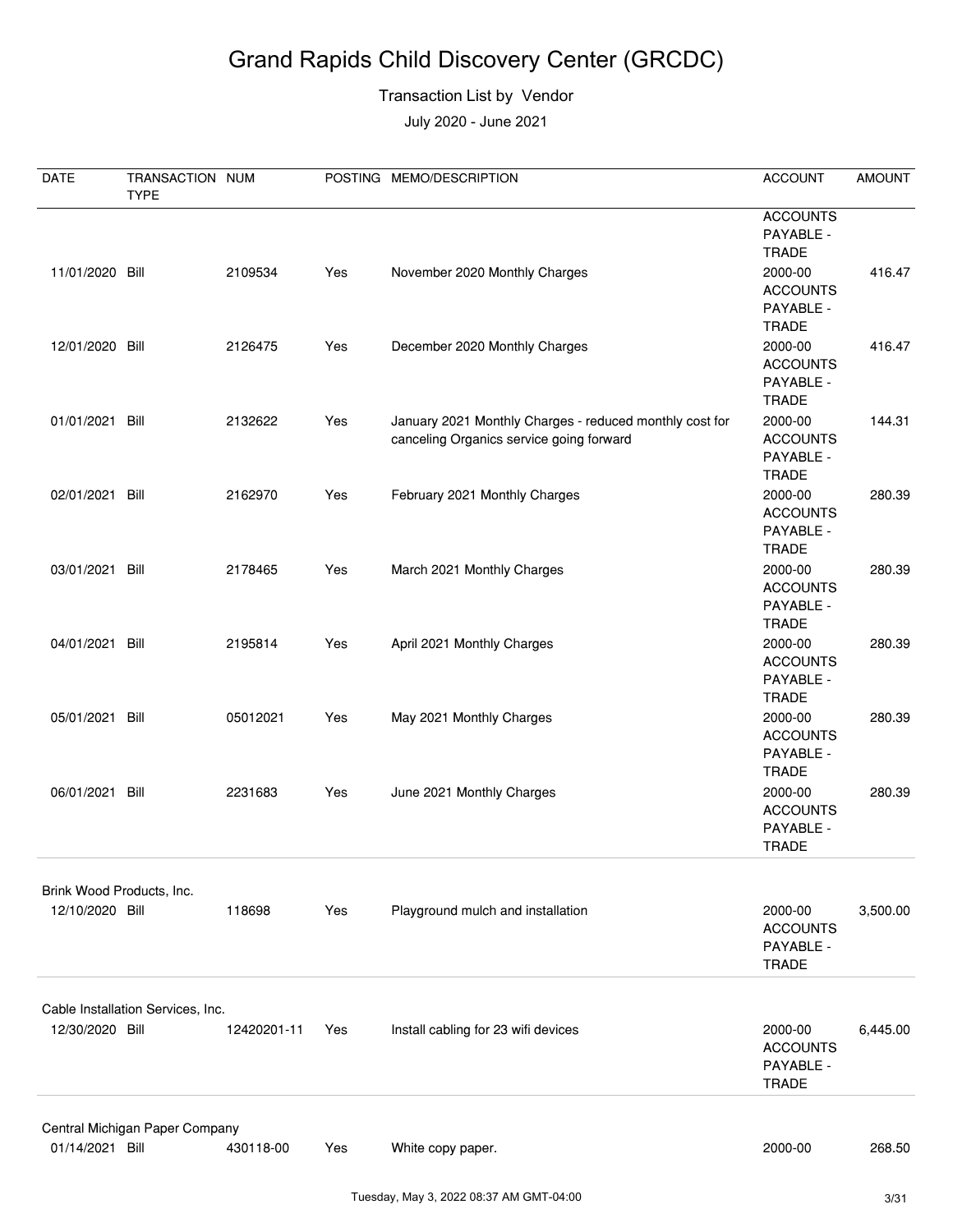#### Transaction List by Vendor

| <b>DATE</b>                   | TRANSACTION NUM<br><b>TYPE</b>   |            |     | POSTING MEMO/DESCRIPTION                                                            | <b>ACCOUNT</b>                                                                                   | <b>AMOUNT</b> |
|-------------------------------|----------------------------------|------------|-----|-------------------------------------------------------------------------------------|--------------------------------------------------------------------------------------------------|---------------|
| 04/26/2021 Bill               |                                  | 440170-00  | Yes | White copy paper.                                                                   | <b>ACCOUNTS</b><br>PAYABLE -<br><b>TRADE</b><br>2000-00<br><b>ACCOUNTS</b><br>PAYABLE -<br>TRADE | 268.50        |
|                               |                                  |            |     |                                                                                     |                                                                                                  |               |
| Chase Bank<br>07/19/2020 Bill |                                  | 20200719   | Yes | Statement activity 06/20/20-07/19/20                                                | 2000-00<br><b>ACCOUNTS</b><br>PAYABLE -<br><b>TRADE</b>                                          | 2,646.05      |
| 08/19/2020 Bill               |                                  | 20200819   | Yes | Statement activity 07/20/20-08/19/20                                                | 2000-00<br><b>ACCOUNTS</b><br>PAYABLE -<br><b>TRADE</b>                                          | 2,294.78      |
| 09/19/2020 Bill               |                                  | 09172020   | Yes | Statement activity 08/31/20-09/19/20                                                | 2000-00<br><b>ACCOUNTS</b><br>PAYABLE -<br><b>TRADE</b>                                          | 2,839.87      |
|                               | Cincinnati Insurance Company     |            |     |                                                                                     |                                                                                                  |               |
| 09/09/2020 Bill               |                                  | 20201001   | Yes | <b>Commercial Liability Quarterly Installment</b>                                   | 2000-00<br><b>ACCOUNTS</b><br>PAYABLE -<br><b>TRADE</b>                                          | 3,136.00      |
| 01/01/2021 Bill               |                                  | 12/10/2020 | Yes | Workers Compensation annual charge                                                  | 2000-00<br><b>ACCOUNTS</b><br>PAYABLE -<br><b>TRADE</b>                                          | 4,544.00      |
| 01/01/2021 Bill               |                                  | 20210107   | Yes | Target Market Policy 1000380503                                                     | 2000-00<br><b>ACCOUNTS</b><br>PAYABLE -<br><b>TRADE</b>                                          | 3,028.00      |
| 02/22/2021 Bill               |                                  | 20210317   | Yes | Workers Comp Ins - Final Audit Statement - Additional<br>Premium Due on 2020 Policy | 2000-00<br><b>ACCOUNTS</b><br>PAYABLE -<br><b>TRADE</b>                                          | 342.00        |
| 03/10/2021 Bill               |                                  | 04012021   | Yes | Education installment, market policy installment, workers<br>comp audit adjustment  | 2000-00<br><b>ACCOUNTS</b><br>PAYABLE -<br><b>TRADE</b>                                          | 10,440.00     |
| 06/09/2021 Bill               |                                  | 06/09/2021 | Yes | Education installment, market policy installment                                    | 2000-00<br><b>ACCOUNTS</b><br>PAYABLE -<br><b>TRADE</b>                                          | 3,001.00      |
|                               | City of Grand Rapids - Treasurer |            |     |                                                                                     |                                                                                                  |               |
| 09/22/2020 Bill               |                                  | 1000367614 | Yes | Compliant Fire Alarm System Fee                                                     | 2000-00                                                                                          | 87.75         |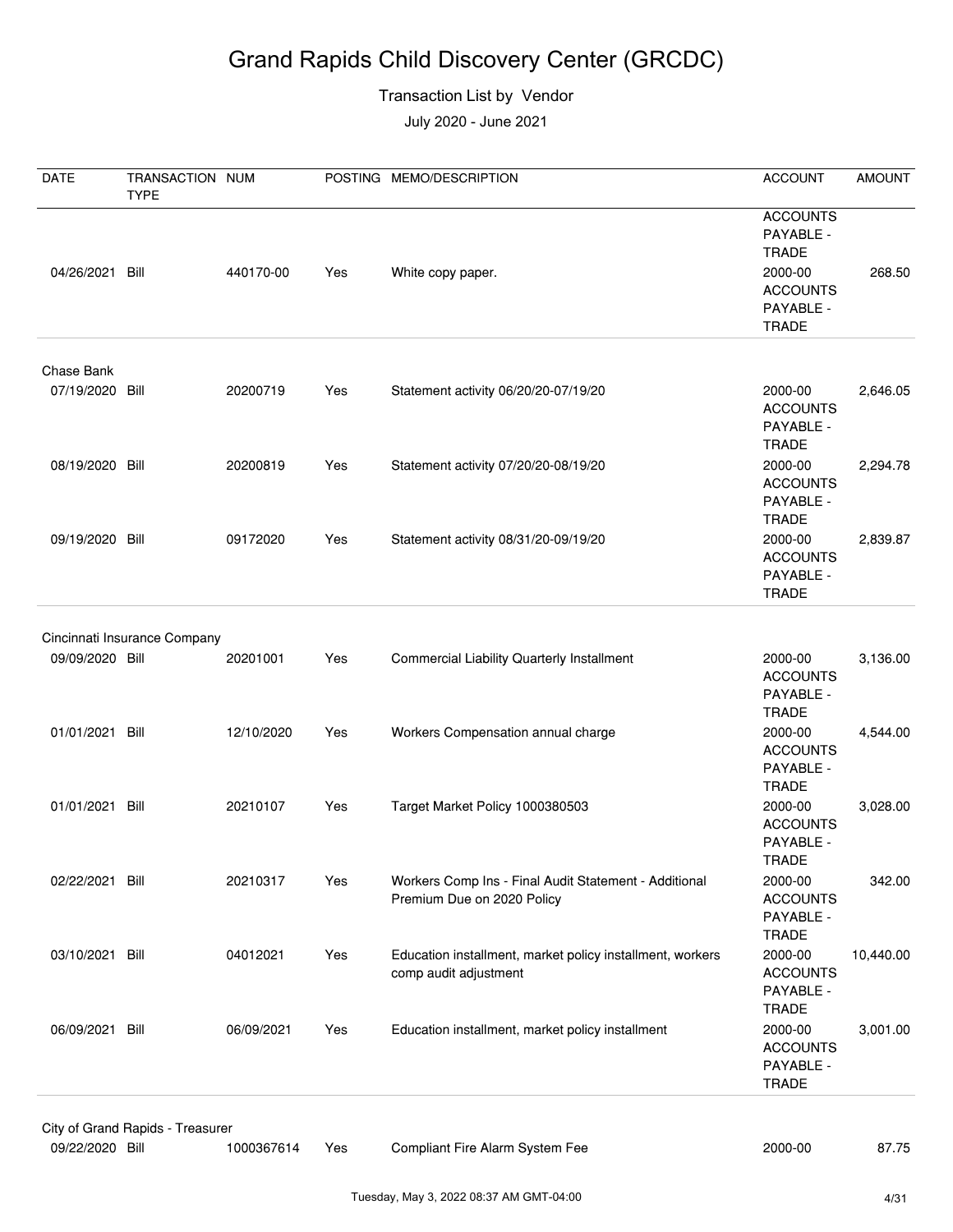#### Transaction List by Vendor

| DATE                    | TRANSACTION NUM<br><b>TYPE</b> |          |     | POSTING MEMO/DESCRIPTION                                    | <b>ACCOUNT</b>                                          | <b>AMOUNT</b> |
|-------------------------|--------------------------------|----------|-----|-------------------------------------------------------------|---------------------------------------------------------|---------------|
|                         |                                |          |     |                                                             | <b>ACCOUNTS</b><br>PAYABLE -<br><b>TRADE</b>            |               |
| <b>Comcast Business</b> |                                |          |     |                                                             |                                                         |               |
| 07/01/2020 Bill         |                                | 20200701 | Yes | Internet fees 07/04/20-08/03/20                             | 2000-00<br><b>ACCOUNTS</b><br>PAYABLE -<br><b>TRADE</b> | 243.35        |
| 08/01/2020 Bill         |                                | 20200801 | Yes | Internet fees 08/04/2020 - 09/03/2020                       | 2000-00<br><b>ACCOUNTS</b><br>PAYABLE -<br><b>TRADE</b> | 243.35        |
| 09/01/2020 Bill         |                                | 20200901 | Yes | Internet fees 09/04/2020 - 10/03/2020                       | 2000-00<br><b>ACCOUNTS</b><br>PAYABLE -<br><b>TRADE</b> | 243.35        |
| 10/01/2020 Bill         |                                | 10222020 | Yes | Internet fees 10/04/2020 - 11/03/2020                       | 2000-00<br><b>ACCOUNTS</b><br>PAYABLE -<br><b>TRADE</b> | 243.35        |
| 11/01/2020 Bill         |                                | 11012020 | Yes | Internet fees 11/04/2020 - 12/03/2020                       | 2000-00<br><b>ACCOUNTS</b><br>PAYABLE -<br><b>TRADE</b> | 253.35        |
| 12/01/2020 Bill         |                                | 20201201 | Yes | Internet fees 12/04/2020 - 01/03/2021 plus \$10 late charge | 2000-00<br><b>ACCOUNTS</b><br>PAYABLE -<br><b>TRADE</b> | 253.35        |
| 01/01/2021 Bill         |                                | 112021   | Yes | Internet fees 1/04/2020 - 02/03/2021                        | 2000-00<br><b>ACCOUNTS</b><br>PAYABLE -<br>TRADE        | 243.35        |
| 02/01/2021 Bill         |                                | 20210201 | Yes | Internet fees 2/04/2020 - 03/03/2021 plus late fee          | 2000-00<br><b>ACCOUNTS</b><br>PAYABLE -<br><b>TRADE</b> | 253.35        |
| 03/01/2021 Bill         |                                | 20210301 | Yes | Internet fees 03/04/2021 - 04/03/2021                       | 2000-00<br><b>ACCOUNTS</b><br>PAYABLE -<br><b>TRADE</b> | 243.35        |
| 04/01/2021 Bill         |                                | 20210401 | Yes | Internet fees 04/01/2021 - 05/03/2021                       | 2000-00<br><b>ACCOUNTS</b><br>PAYABLE -<br><b>TRADE</b> | 243.35        |
| 05/01/2021 Bill         |                                | 05222021 | Yes | Internet fees 05/04/2021 - 06/03/2021                       | 2000-00<br><b>ACCOUNTS</b><br>PAYABLE -<br><b>TRADE</b> | 243.35        |
| 06/01/2021 Bill         |                                | 20210601 | Yes | Internet fees 06/04/2021 - 07/03/2021                       | 2000-00                                                 | 243.35        |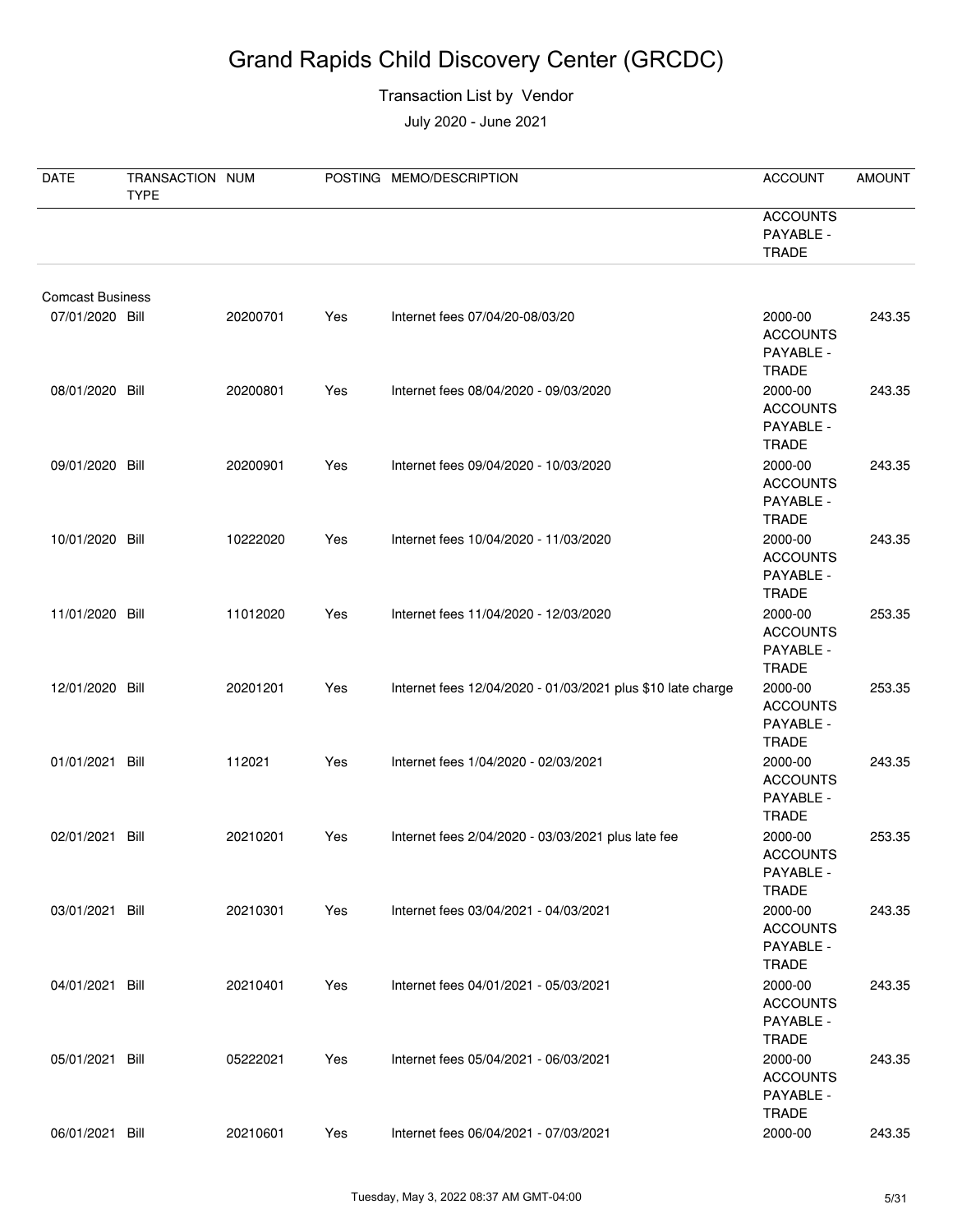#### Transaction List by Vendor

| <b>DATE</b>                          | TRANSACTION NUM<br><b>TYPE</b>   |            |     | POSTING MEMO/DESCRIPTION                         | <b>ACCOUNT</b>                                          | <b>AMOUNT</b> |
|--------------------------------------|----------------------------------|------------|-----|--------------------------------------------------|---------------------------------------------------------|---------------|
|                                      |                                  |            |     |                                                  | <b>ACCOUNTS</b><br>PAYABLE -<br><b>TRADE</b>            |               |
| CPI<br>07/30/2020 Bill               |                                  | IUS0175825 | Yes | Annual Membership Fee 10/27/20-10/27/21          | 2000-00<br><b>ACCOUNTS</b><br>PAYABLE -<br><b>TRADE</b> | 150.00        |
| 08/13/2020 Bill                      |                                  | CUS0227827 | Yes | <b>Blended Learning Foundation Online Seat</b>   | 2000-00<br><b>ACCOUNTS</b><br>PAYABLE -<br><b>TRADE</b> | 375.00        |
|                                      | <b>Curriculum Associates LLC</b> |            |     |                                                  |                                                         |               |
| 08/13/2020 Bill                      |                                  | 90665031   | Yes | Math Curriculum purchases                        | 2000-00<br><b>ACCOUNTS</b><br>PAYABLE -<br><b>TRADE</b> | 21,351.00     |
| 02/25/2021 Bill                      |                                  | 90001960   | Yes | Math Curriculum purchases                        | 2000-00<br><b>ACCOUNTS</b><br>PAYABLE -<br><b>TRADE</b> | 55.00         |
| 03/18/2021 Bill                      |                                  | 90006574   | Yes | Math Curriculum purchases                        | 2000-00<br><b>ACCOUNTS</b><br>PAYABLE -<br><b>TRADE</b> | 120.96        |
| Danielle Starke<br>06/24/2021 Bill   |                                  | 06242021   | Yes | classroom supplies                               | 2000-00<br><b>ACCOUNTS</b><br>PAYABLE -<br><b>TRADE</b> | 144.38        |
|                                      |                                  |            |     |                                                  |                                                         |               |
| Darnell Alexander<br>01/20/2021 Bill |                                  | 11102020   | Yes | cleaning of building due to absence of custodian | 2000-00<br><b>ACCOUNTS</b><br>PAYABLE -<br><b>TRADE</b> | 120.00        |
|                                      |                                  |            |     |                                                  |                                                         |               |
| Dean Boiler, Inc.<br>10/05/2020 Bill |                                  | 83465      | Yes | Boiler work                                      | 2000-00<br><b>ACCOUNTS</b><br>PAYABLE -<br><b>TRADE</b> | 95.06         |
| Elevator Service, Inc.               |                                  |            |     |                                                  |                                                         |               |
| 08/31/2020 Bill                      |                                  | 76412      | Yes | Preventative maintenance June-August 2020        | 2000-00<br><b>ACCOUNTS</b>                              | 137.00        |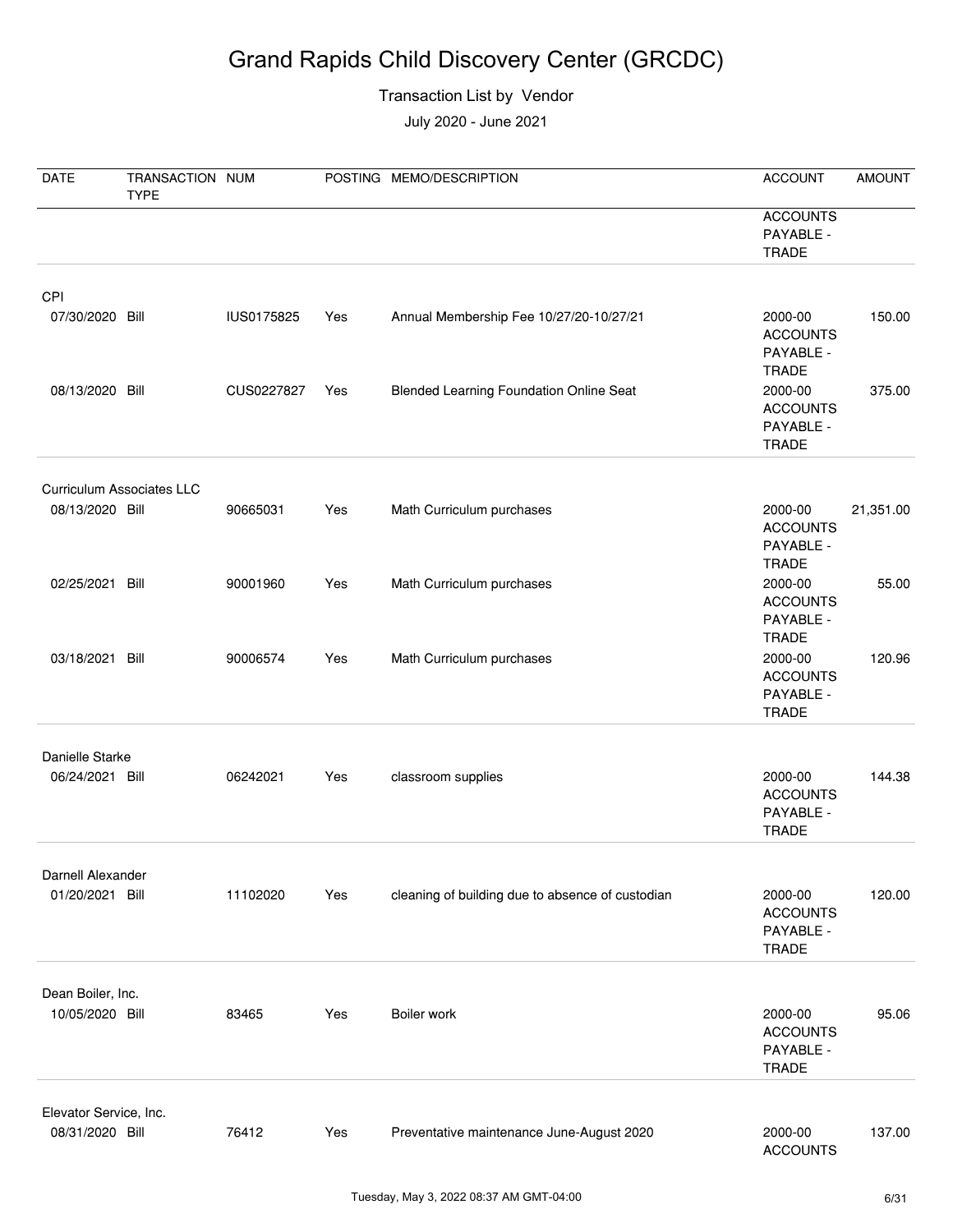#### Transaction List by Vendor

| DATE            | TRANSACTION NUM<br><b>TYPE</b>      |          |     | POSTING MEMO/DESCRIPTION                           | <b>ACCOUNT</b>                                          | <b>AMOUNT</b> |
|-----------------|-------------------------------------|----------|-----|----------------------------------------------------|---------------------------------------------------------|---------------|
|                 |                                     |          |     |                                                    | PAYABLE -<br><b>TRADE</b>                               |               |
| 11/09/2020 Bill |                                     | 77833    | Yes | Preventative maintenance Sept. - Nov. 2020         | 2000-00<br><b>ACCOUNTS</b><br>PAYABLE -<br><b>TRADE</b> | 137.00        |
| 01/06/2021 Bill |                                     | 79701    | Yes | Preventative maintenance Dec 2020-Feb 2021         | 2000-00<br><b>ACCOUNTS</b><br>PAYABLE -<br><b>TRADE</b> | 137.00        |
| 04/07/2021 Bill |                                     | 81649    | Yes | Preventative maintenance Mar - May 2021            | 2000-00<br><b>ACCOUNTS</b><br>PAYABLE -<br><b>TRADE</b> | 167.00        |
| 04/22/2021 Bill |                                     | 81809    | Yes | Testing required by state                          | 2000-00<br><b>ACCOUNTS</b><br>PAYABLE -<br><b>TRADE</b> | 1,650.00      |
|                 |                                     |          |     |                                                    |                                                         |               |
| 07/01/2020 Bill | Engineered Protection Systems, Inc. | A1204448 | Yes | Alarm System Service Agreement 8/1/20 - 10/31/20   | 2000-00<br><b>ACCOUNTS</b><br>PAYABLE -<br><b>TRADE</b> | 308.34        |
| 08/01/2020 Bill |                                     | A1208726 | Yes | Alarm System Service Agreement 9/1/20 - 11/30/20   | 2000-00<br><b>ACCOUNTS</b><br>PAYABLE -<br><b>TRADE</b> | 133.77        |
| 08/01/2020 Bill |                                     | A1208727 | Yes | Alarm System Service Agreement 9/1/20 - 11/30/20   | 2000-00<br><b>ACCOUNTS</b><br>PAYABLE -<br><b>TRADE</b> | 78.00         |
| 09/03/2020 Bill |                                     | S710419  | Yes | 37bit HID Cards (qty 30)                           | 2000-00<br><b>ACCOUNTS</b><br>PAYABLE -<br><b>TRADE</b> | 159.00        |
| 10/01/2020 Bill |                                     | A1217642 | Yes | Alarm system monitoring 11/1/20-1/31/21            | 2000-00<br><b>ACCOUNTS</b><br>PAYABLE -<br>TRADE        | 308.34        |
| 11/01/2020 Bill |                                     | A1221928 | Yes | Alarm system service agreement 12/01/20 - 02/28/21 | 2000-00<br><b>ACCOUNTS</b><br>PAYABLE -<br><b>TRADE</b> | 133.77        |
| 11/01/2020 Bill |                                     | A1221929 | Yes | Entry system service 12/01/20 - 02/28/21           | 2000-00<br><b>ACCOUNTS</b><br>PAYABLE -<br><b>TRADE</b> | 78.00         |
| 01/01/2021 Bill |                                     | A1231176 | Yes | Entry system service 2/01/21 - 04/30/2021          | 2000-00<br><b>ACCOUNTS</b>                              | 308.34        |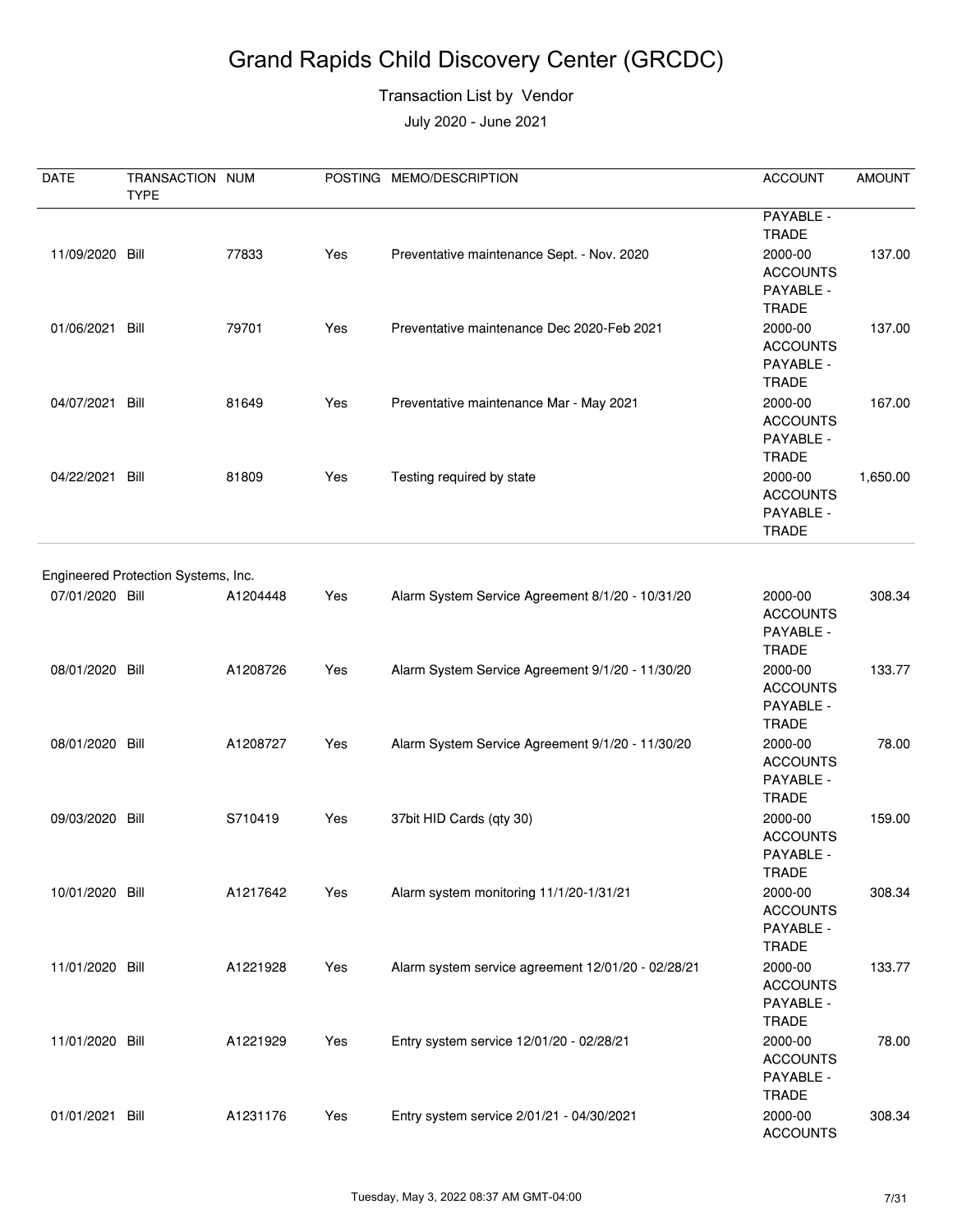#### Transaction List by Vendor

| <b>DATE</b>     | TRANSACTION NUM |             |     | POSTING MEMO/DESCRIPTION                                                   | <b>ACCOUNT</b>                                          | <b>AMOUNT</b> |
|-----------------|-----------------|-------------|-----|----------------------------------------------------------------------------|---------------------------------------------------------|---------------|
|                 | <b>TYPE</b>     |             |     |                                                                            | PAYABLE -<br><b>TRADE</b>                               |               |
| 02/01/2021 Bill |                 | A1235513    | Yes | Service Agreement access control 3/01/21 - 05/31/2021                      | 2000-00<br><b>ACCOUNTS</b><br>PAYABLE -<br><b>TRADE</b> | 133.77        |
| 02/01/2021 Bill |                 | A1235514    | Yes | Entry System Service Agreement 3/01/21 - 05/31/2021                        | 2000-00<br><b>ACCOUNTS</b><br>PAYABLE -<br><b>TRADE</b> | 78.00         |
| 04/01/2021 Bill |                 | A1243683    | Yes | Entry System Service Agreement 5/01/21 - 07/31/2021                        | 2000-00<br><b>ACCOUNTS</b><br>PAYABLE -<br><b>TRADE</b> | 308.34        |
| 05/01/2021 Bill |                 | A1247578    | Yes | Entry System Service Agreement 6/01/21 - 08/31/2021                        | 2000-00<br><b>ACCOUNTS</b><br>PAYABLE -<br><b>TRADE</b> | 78.00         |
| 05/01/2021 Bill |                 | A1247577    | Yes | Service Agreement 6/01/21 - 08/31/2021                                     | 2000-00<br><b>ACCOUNTS</b><br>PAYABLE -<br><b>TRADE</b> | 133.77        |
| Fastsigns       |                 |             |     |                                                                            |                                                         |               |
| 08/27/2020 Bill |                 | 467-93633   | Yes | Floor decals                                                               | 2000-00<br><b>ACCOUNTS</b><br>PAYABLE -<br><b>TRADE</b> | 620.42        |
| 09/02/2020 Bill |                 | 467-94765   | Yes | Fence signs for playground use                                             | 2000-00<br><b>ACCOUNTS</b><br>PAYABLE -<br><b>TRADE</b> | 177.78        |
| 03/23/2021      | Bill            | 467-99502   | Yes | Arrival and dismissal signage to accommodate additional<br>hybrid students | 2000-00<br><b>ACCOUNTS</b><br>PAYABLE -<br><b>TRADE</b> | 301.94        |
| Fire Pros, Inc. |                 |             |     |                                                                            |                                                         |               |
| 08/25/2020 Bill |                 | INV-1797470 | Yes | Fire alarm system inspection                                               | 2000-00<br><b>ACCOUNTS</b><br>PAYABLE -<br><b>TRADE</b> | 283.00        |
| 02/15/2021 Bill |                 | INV-1810001 | Yes | Fire alarm system inspection                                               | 2000-00<br><b>ACCOUNTS</b><br>PAYABLE -<br><b>TRADE</b> | 291.78        |
| 03/12/2021 Bill |                 | INV-1812031 | Yes | Fire alarm system light repair                                             | 2000-00<br><b>ACCOUNTS</b><br>PAYABLE -<br>TRADE        | 261.00        |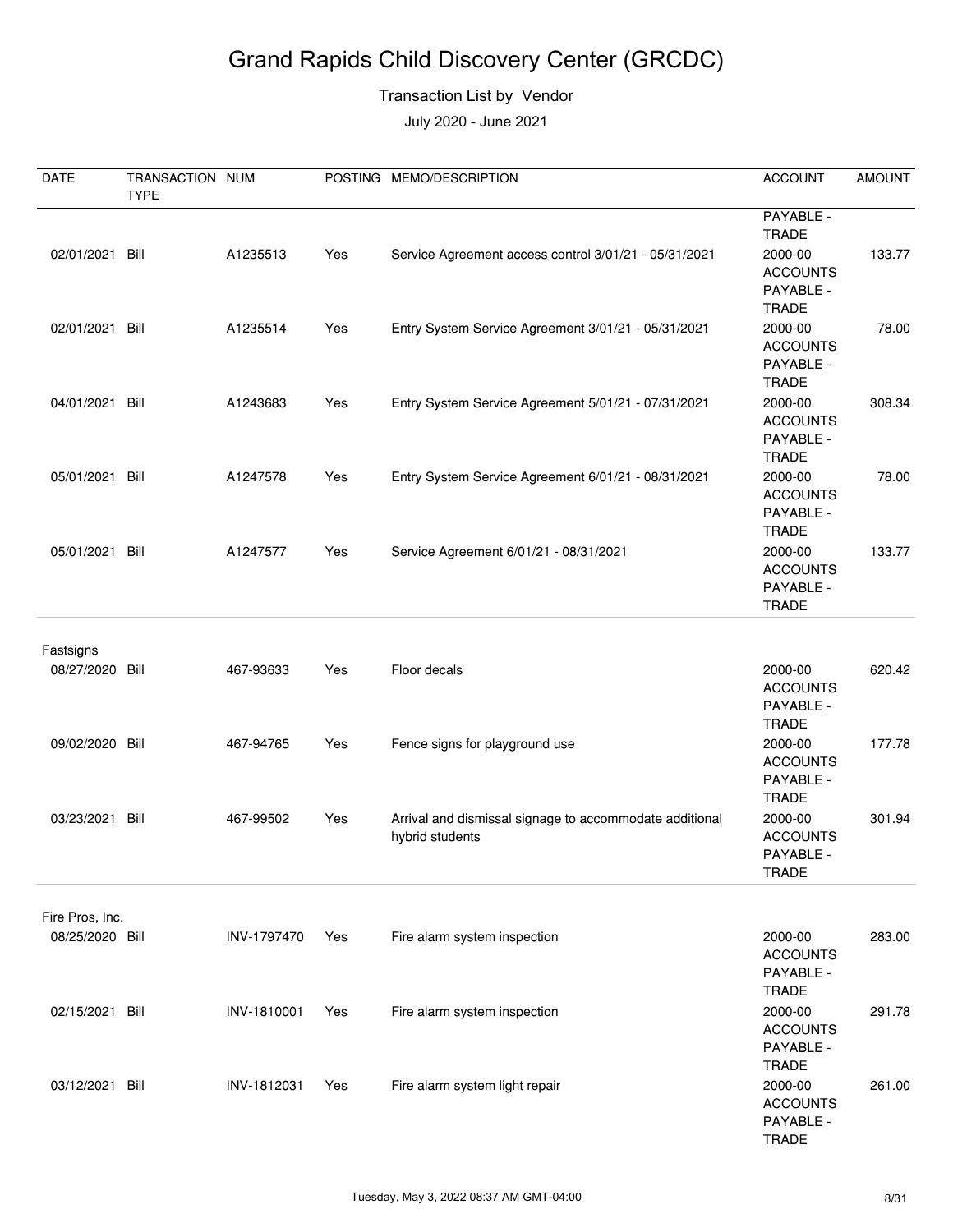#### Transaction List by Vendor

| DATE                 | TRANSACTION NUM |         |     | POSTING MEMO/DESCRIPTION                      | <b>ACCOUNT</b>                                                   | <b>AMOUNT</b> |
|----------------------|-----------------|---------|-----|-----------------------------------------------|------------------------------------------------------------------|---------------|
|                      | <b>TYPE</b>     |         |     |                                               |                                                                  |               |
| Godwin Plumbing      |                 |         |     |                                               |                                                                  |               |
| 04/09/2021 Bill      |                 | 346917  | Yes | Maintenance supplies                          | 2000-00<br><b>ACCOUNTS</b><br>PAYABLE -<br><b>TRADE</b>          | 127.96        |
| Gordon Water Systems |                 |         |     |                                               |                                                                  |               |
| 08/31/2020 Bill      |                 | 1913085 | Yes | Water cooler (15) rent, water, bottle deposit | 2000-00<br><b>ACCOUNTS</b><br>PAYABLE -                          | 754.68        |
| 09/10/2020 Bill      |                 | 1909839 | Yes | Water cooler (15) rent, water, bottle deposit | <b>TRADE</b><br>2000-00<br><b>ACCOUNTS</b><br>PAYABLE -          | 56.00         |
| 10/10/2020 Bill      |                 | 1918377 | Yes | Water cooler (15) rent, water, bottle deposit | <b>TRADE</b><br>2000-00<br><b>ACCOUNTS</b><br>PAYABLE -          | 56.00         |
| 11/10/2020 Bill      |                 | 1926403 | Yes | Water cooler (15) rent, water, bottle deposit | <b>TRADE</b><br>2000-00<br><b>ACCOUNTS</b><br>PAYABLE -          | 170.00        |
| 12/10/2020 Bill      |                 | 1934634 | Yes | Water cooler (15) rent, water, bottle deposit | <b>TRADE</b><br>2000-00<br><b>ACCOUNTS</b><br>PAYABLE -          | 103.50        |
| 01/10/2021 Bill      |                 | 1943074 | Yes | Water cooler (15) rent, water, bottle deposit | <b>TRADE</b><br>2000-00<br><b>ACCOUNTS</b><br>PAYABLE -          | 56.00         |
| 02/10/2021 Bill      |                 | 1950700 | Yes | Water cooler (15) rent, water, bottle deposit | <b>TRADE</b><br>2000-00<br><b>ACCOUNTS</b><br>PAYABLE -          | 56.00         |
| 03/10/2021 Bill      |                 | 1958526 | Yes | Water cooler (15) rent, water, bottle deposit | <b>TRADE</b><br>2000-00<br><b>ACCOUNTS</b><br>PAYABLE -          | 127.25        |
| 04/10/2021 Bill      |                 | 1966232 | Yes | Water cooler (15) rent, water, bottle deposit | <b>TRADE</b><br>2000-00<br><b>ACCOUNTS</b><br>PAYABLE -          | 151.00        |
| 05/10/2021 Bill      |                 | 1974088 | Yes | Water cooler (15) rent, water, bottle deposit | <b>TRADE</b><br>2000-00<br><b>ACCOUNTS</b><br>PAYABLE -<br>TRADE | 198.50        |
| 06/10/2021 Bill      |                 | 1981865 | Yes | Water cooler (15) rent, water, bottle deposit | 2000-00<br><b>ACCOUNTS</b>                                       | 236.50        |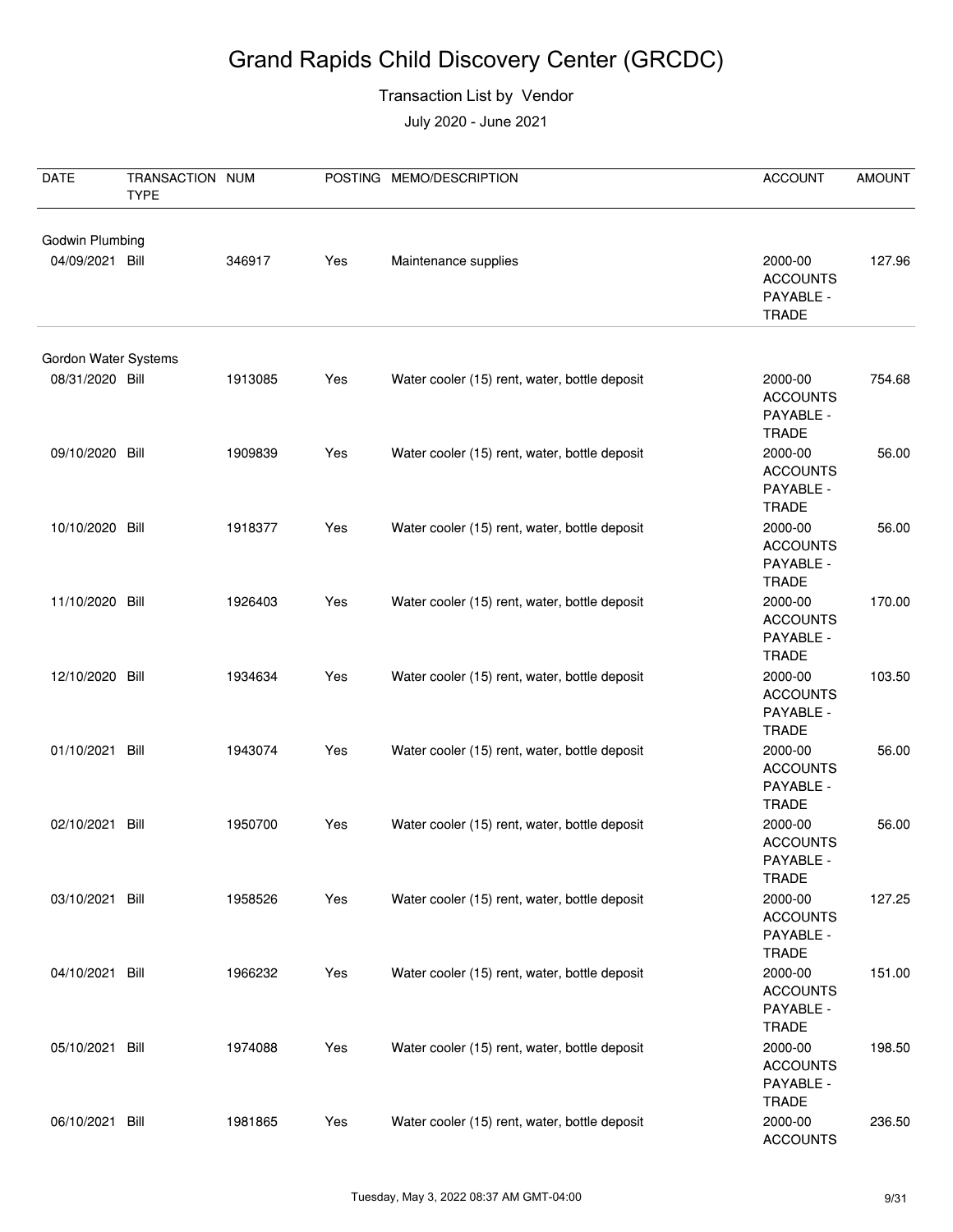#### Transaction List by Vendor

| DATE                                            | TRANSACTION NUM<br><b>TYPE</b>        |                                                                 |     | POSTING MEMO/DESCRIPTION                                                                                | <b>ACCOUNT</b>                                          | <b>AMOUNT</b> |
|-------------------------------------------------|---------------------------------------|-----------------------------------------------------------------|-----|---------------------------------------------------------------------------------------------------------|---------------------------------------------------------|---------------|
|                                                 |                                       |                                                                 |     |                                                                                                         | PAYABLE -<br><b>TRADE</b>                               |               |
|                                                 | Grand Rapids Early Discovery Center   |                                                                 |     |                                                                                                         |                                                         |               |
| 09/30/2020 Bill                                 |                                       | 20200930                                                        | Yes | Reimbursement of September rent                                                                         | 2000-00<br><b>ACCOUNTS</b><br>PAYABLE -<br><b>TRADE</b> | 676.50        |
|                                                 | <b>Grand Rapids Police Department</b> |                                                                 |     |                                                                                                         |                                                         |               |
| 08/20/2020 Bill                                 |                                       | 09242020                                                        | Yes | Alarm system renewal fee                                                                                | 2000-00<br><b>ACCOUNTS</b><br>PAYABLE -<br><b>TRADE</b> | 5.00          |
|                                                 | <b>Grand Rapids Public Schools</b>    |                                                                 |     |                                                                                                         |                                                         |               |
| 12/31/2020 Bill                                 |                                       | AR042909                                                        | Yes | Sept - Dec 2020 Spec Ed Services                                                                        | 2000-00<br><b>ACCOUNTS</b><br>PAYABLE -<br><b>TRADE</b> | 9,745.15      |
| 04/28/2021 Bill                                 |                                       | AR042957                                                        | Yes | Jan-Mar 2021 Spec Ed Services                                                                           | 2000-00<br><b>ACCOUNTS</b><br>PAYABLE -<br><b>TRADE</b> | 5,908.32      |
| 06/17/2021 Bill                                 |                                       | AR043022                                                        | Yes | GRASP summer curriculum ordered and paid for by families,<br>all check from famlies have been deposited | 2000-00<br><b>ACCOUNTS</b><br>PAYABLE -<br><b>TRADE</b> | 462.00        |
| 06/30/2021 Bill                                 |                                       | AR043129                                                        | Yes | Apr-June 2021 Special Education services                                                                | 2000-00<br><b>ACCOUNTS</b><br>PAYABLE -<br><b>TRADE</b> | 5,429.70      |
|                                                 |                                       |                                                                 |     |                                                                                                         |                                                         |               |
| 04/30/2021 Bill                                 |                                       | <b>Grand Rapids Public Schools Nutrition Services</b><br>202005 | Yes | Reimbursement for duplicate payment of May 2020 lunch aid<br>reimbursement                              | 2000-00<br><b>ACCOUNTS</b><br>PAYABLE -<br><b>TRADE</b> | 1,028.51      |
|                                                 |                                       |                                                                 |     |                                                                                                         |                                                         |               |
| <b>Grand Rapids Symphony</b><br>07/10/2020 Bill |                                       | 20201101                                                        | Yes | 2020 Fee, 2 year contract                                                                               | 2000-00<br><b>ACCOUNTS</b><br>PAYABLE -<br><b>TRADE</b> | 1,100.00      |
| 07/17/2020 Bill                                 |                                       | 20211101                                                        | Yes | 2021 field trip program fee                                                                             | 2000-00<br><b>ACCOUNTS</b><br>PAYABLE -<br><b>TRADE</b> | 1,100.00      |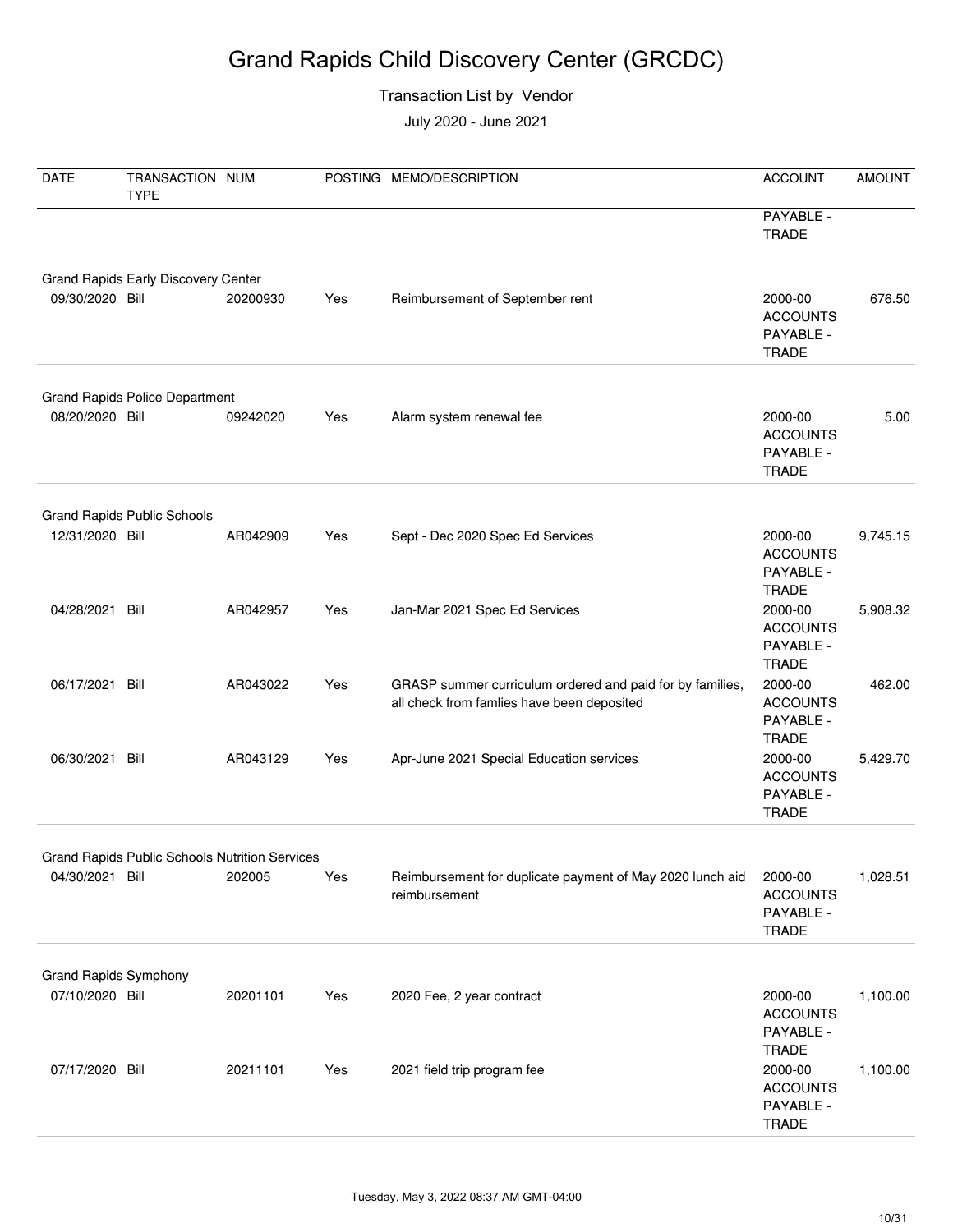#### Transaction List by Vendor

| <b>DATE</b>                             | TRANSACTION NUM<br><b>TYPE</b> |          |     | POSTING MEMO/DESCRIPTION                                                         | <b>ACCOUNT</b>                                          | <b>AMOUNT</b> |  |  |  |
|-----------------------------------------|--------------------------------|----------|-----|----------------------------------------------------------------------------------|---------------------------------------------------------|---------------|--|--|--|
| <b>Great America Financial Services</b> |                                |          |     |                                                                                  |                                                         |               |  |  |  |
| 07/21/2020 Bill                         |                                | 27465445 | Yes | Copier Monthly Lease and usage fees for July 2020 - includes 2000-00<br>late fee | <b>ACCOUNTS</b><br>PAYABLE -<br><b>TRADE</b>            | 568.51        |  |  |  |
| 08/21/2020 Bill                         |                                | 27655054 | Yes | Copier Monthly Lease, taxes, & usage fees for August 2020 -<br>includes late fee | 2000-00<br><b>ACCOUNTS</b><br>PAYABLE -<br><b>TRADE</b> | 917.64        |  |  |  |
| 09/21/2020 Bill                         |                                | 27844908 | Yes | Copier Monthly Lease, taxes, & usage fees for September<br>2020                  | 2000-00<br><b>ACCOUNTS</b><br>PAYABLE -<br><b>TRADE</b> | 687.68        |  |  |  |
| 10/21/2020 Bill                         |                                | 28034977 | Yes | Copier Monthly Lease, taxes, & usage fees for October 2020                       | 2000-00<br><b>ACCOUNTS</b><br>PAYABLE -<br><b>TRADE</b> | 933.80        |  |  |  |
| 11/20/2020 Bill                         |                                | 28225144 | Yes | Copier Monthly Lease, taxes, & usage fees for November<br>2020, plus late charge | 2000-00<br><b>ACCOUNTS</b><br>PAYABLE -<br><b>TRADE</b> | 919.54        |  |  |  |
| 12/21/2020 Bill                         |                                | 28410732 | Yes | Copier Monthly Lease and taxes for December 2020                                 | 2000-00<br><b>ACCOUNTS</b><br>PAYABLE -<br><b>TRADE</b> | 512.95        |  |  |  |
| 01/21/2021 Bill                         |                                | 28606835 | Yes | Copier Monthly Lease, taxes for Jan 21 and late fee of 51.30                     | 2000-00<br><b>ACCOUNTS</b><br>PAYABLE -<br><b>TRADE</b> | 1,024.12      |  |  |  |
| 02/18/2021 Bill                         |                                | 28796553 | Yes | Copier Monthly Lease, and late fee of 51.30                                      | 2000-00<br><b>ACCOUNTS</b><br>PAYABLE -<br><b>TRADE</b> | 958.01        |  |  |  |
| 03/22/2021 Bill                         |                                | 28986769 | Yes | Copier Monthly Lease, Usage fees, late fee                                       | 2000-00<br><b>ACCOUNTS</b><br>PAYABLE -<br><b>TRADE</b> | 982.70        |  |  |  |
| 04/20/2021 Bill                         |                                | 29176231 | Yes | Copier Monthly Lease, Usage fees, late fee                                       | 2000-00<br><b>ACCOUNTS</b><br>PAYABLE -<br><b>TRADE</b> | 1,046.82      |  |  |  |
| 05/21/2021 Bill                         |                                | 29366861 | Yes | Copier Monthly Lease, Usage fees                                                 | 2000-00<br><b>ACCOUNTS</b><br>PAYABLE -<br><b>TRADE</b> | 1,812.24      |  |  |  |
| 06/21/2021 Bill                         |                                | 29557387 | Yes | Copier Monthly Lease, Usage fees                                                 | 2000-00<br><b>ACCOUNTS</b><br>PAYABLE -<br>TRADE        | 1,368.83      |  |  |  |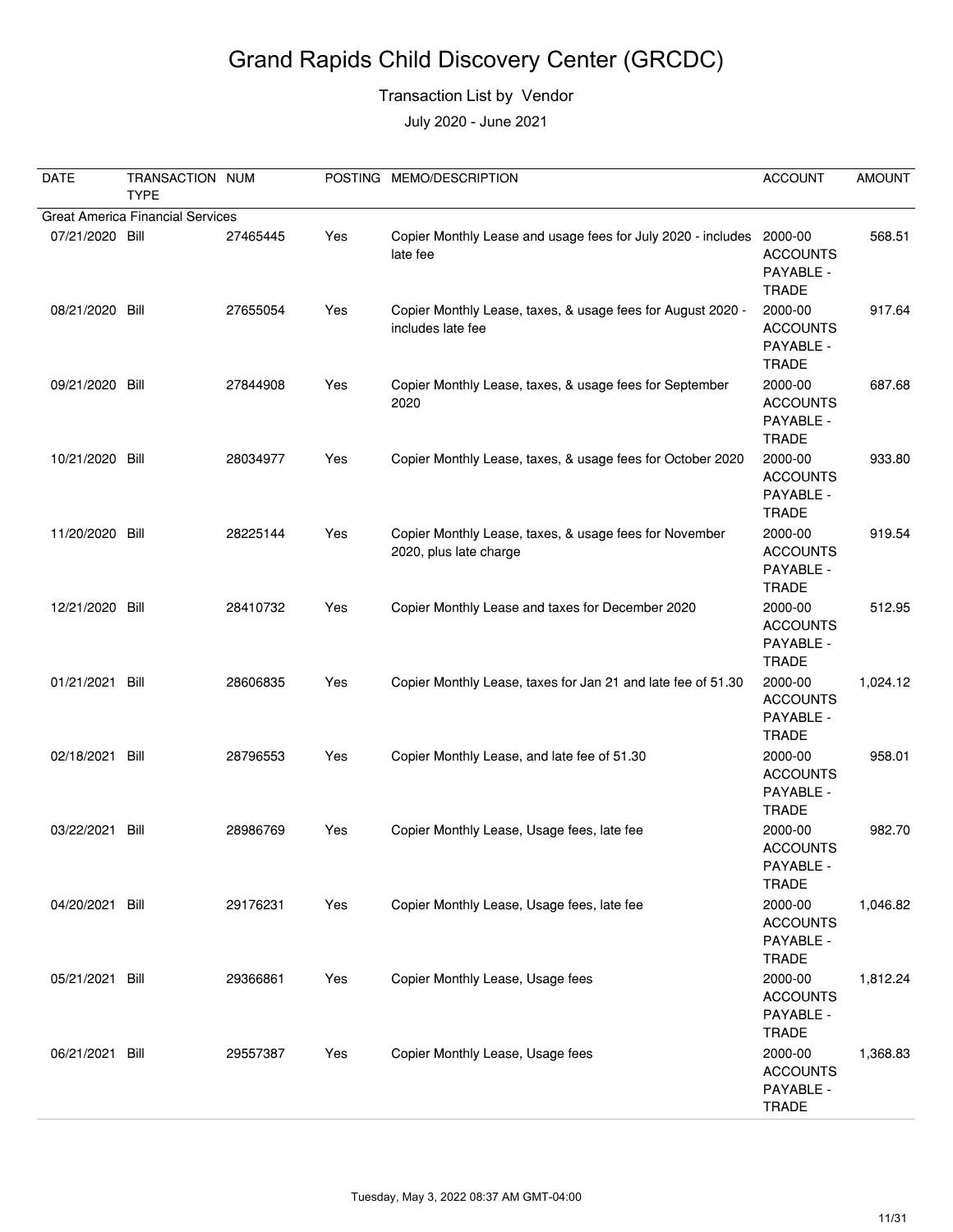#### Transaction List by Vendor

| <b>DATE</b>                                  | TRANSACTION NUM<br><b>TYPE</b>   |                         |     | POSTING MEMO/DESCRIPTION                                                                                                                                | <b>ACCOUNT</b>                                                          | <b>AMOUNT</b> |
|----------------------------------------------|----------------------------------|-------------------------|-----|---------------------------------------------------------------------------------------------------------------------------------------------------------|-------------------------------------------------------------------------|---------------|
|                                              | Great Lakes Furniture Supply Inc |                         |     |                                                                                                                                                         |                                                                         |               |
| 08/21/2020 Bill                              |                                  | 2086                    | Yes | Tables                                                                                                                                                  | 2000-00<br><b>ACCOUNTS</b><br>PAYABLE -<br><b>TRADE</b>                 | 4,725.00      |
| <b>Haley Hegarty</b><br>06/15/2021 Bill      |                                  | 113-2132238-<br>2632201 | Yes | various classroom supplies                                                                                                                              | 2000-00<br><b>ACCOUNTS</b><br>PAYABLE -<br><b>TRADE</b>                 | 251.96        |
|                                              |                                  |                         |     |                                                                                                                                                         |                                                                         |               |
| Harmony Perry<br>08/29/2020 Bill             |                                  | 08292020                | Yes | Postage to ship supplies to families                                                                                                                    | 2000-00<br><b>ACCOUNTS</b><br>PAYABLE -                                 | 60.00         |
| 05/27/2021 Bill                              |                                  | 111-5287300-<br>7272219 | Yes | Classroom supplies purchase                                                                                                                             | <b>TRADE</b><br>2000-00<br><b>ACCOUNTS</b><br>PAYABLE -<br><b>TRADE</b> | 250.00        |
|                                              |                                  |                         |     |                                                                                                                                                         |                                                                         |               |
| <b>Hungerford Nichols</b><br>07/31/2020 Bill |                                  | 137361                  | Yes | monthly accounting services and oversight for July 2020,<br>bill.com fee of 96.45, Prepare July payroll, Pre audit<br>preparation                       | 2000-00<br><b>ACCOUNTS</b><br>PAYABLE -<br><b>TRADE</b>                 | 12,596.45     |
| 08/31/2020 Bill                              |                                  | 137943                  | Yes | monthly accounting services and oversight for August 2020,<br>Prepare payrolls, AP processing, bill.com fee, audit<br>preparation                       | 2000-00<br><b>ACCOUNTS</b><br>PAYABLE -<br><b>TRADE</b>                 | 12,366.10     |
| 09/30/2020                                   | Bill                             | 138666                  | Yes | monthly accounting services and oversight for September<br>2020, Prepare payrolls, AP processing, bill.com fee, post-<br>audit wrap up & correspondence | 2000-00<br><b>ACCOUNTS</b><br>PAYABLE -<br><b>TRADE</b>                 | 8,619.97      |
| 10/31/2020 Bill                              |                                  | 139538                  | Yes | Monthly accounting services & oversight for Oct 2020,<br>Bill.com fee, post-audit wrap up & correspondence                                              | 2000-00<br><b>ACCOUNTS</b><br>PAYABLE -<br><b>TRADE</b>                 | 7,233.05      |
| 11/30/2020 Bill                              |                                  | 140241                  | Yes | Monthly accounting services & oversight for Nov 2020,<br>Bill.com fee o f 119.95                                                                        | 2000-00<br><b>ACCOUNTS</b><br>PAYABLE -<br><b>TRADE</b>                 | 5,619.95      |
| 12/31/2020 Bill                              |                                  | 140836                  | Yes | Monthly accounting services & oversight for Dec 2020,<br>Bill.com fee of 113.19                                                                         | 2000-00<br><b>ACCOUNTS</b><br>PAYABLE -<br><b>TRADE</b>                 | 5,613.19      |
| 01/31/2021 Bill                              |                                  | 142009                  | Yes | Monthly accounting services & oversight for January 2021,<br>tax preparation, payroll updates, COVID funds report and<br>submission                     | 2000-00<br><b>ACCOUNTS</b><br>PAYABLE -                                 | 8,300.00      |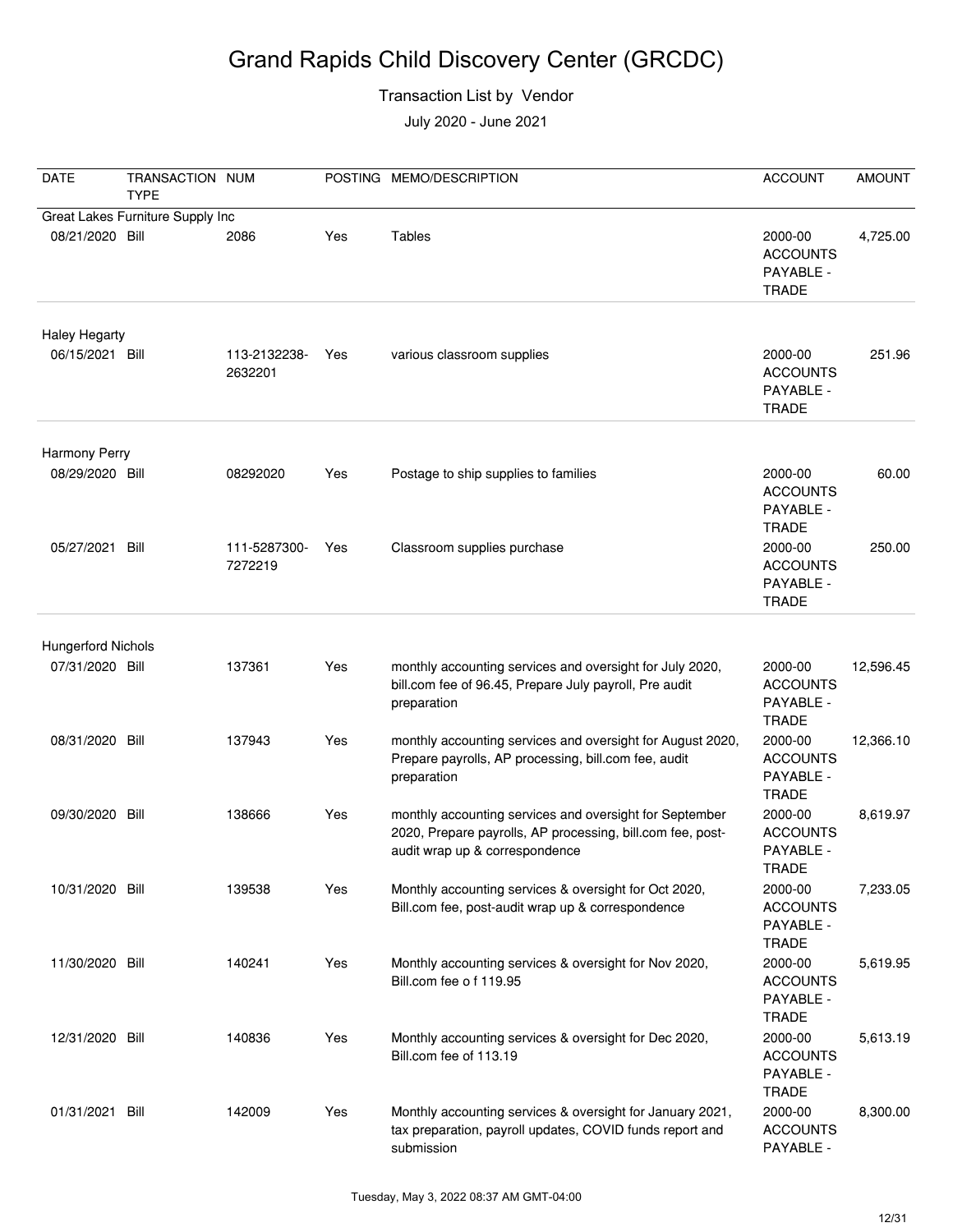#### Transaction List by Vendor

| DATE                           | TRANSACTION NUM<br><b>TYPE</b> |          |     | POSTING MEMO/DESCRIPTION                                                                                                          | <b>ACCOUNT</b>                                                          | <b>AMOUNT</b> |
|--------------------------------|--------------------------------|----------|-----|-----------------------------------------------------------------------------------------------------------------------------------|-------------------------------------------------------------------------|---------------|
| 02/28/2021                     | Bill                           | 142864   | Yes | Monthly accounting services & oversight for February 2021,<br>workers comp, federal funds audit support, ORS closing<br>agreement | <b>TRADE</b><br>2000-00<br><b>ACCOUNTS</b><br>PAYABLE -<br><b>TRADE</b> | 6,900.00      |
| 03/31/2021 Bill                |                                | 144221   | Yes | Monthly accounting services & oversight for March 2021.<br>Federal funds audit support, and UIA claims submission.                | 2000-00<br><b>ACCOUNTS</b><br>PAYABLE -<br><b>TRADE</b>                 | 7,050.00      |
| 04/30/2021                     | Bill                           | 145944   | Yes | Monthly accounting services & oversight for April 2021.                                                                           | 2000-00<br><b>ACCOUNTS</b><br>PAYABLE -<br><b>TRADE</b>                 | 5,500.00      |
| 05/31/2021 Bill                |                                | 147578   | Yes | Monthly accounting services & oversight for May 2021; ORS -<br>GASB 68 & 75 Audit Support                                         | 2000-00<br><b>ACCOUNTS</b><br>PAYABLE -<br><b>TRADE</b>                 | 6,700.00      |
| 06/30/2021 Bill                |                                | 148947   | Yes | Monthly accounting and oversight for June 2021                                                                                    | 2000-00<br><b>ACCOUNTS</b><br>PAYABLE -<br><b>TRADE</b>                 | 5,500.00      |
| <b>Hungerford Technologies</b> |                                |          |     |                                                                                                                                   |                                                                         |               |
| 07/31/2020 Bill                |                                | 11311877 | Yes | Monthly technology services, Remote and onsite support,<br>Setup                                                                  | 2000-00<br><b>ACCOUNTS</b><br>PAYABLE -<br><b>TRADE</b>                 | 1,305.50      |
| 08/31/2020 Bill                |                                | 11312152 | Yes | Monthly technology services, Remote and onsite support,<br>Setup                                                                  | 2000-00<br><b>ACCOUNTS</b><br>PAYABLE -<br><b>TRADE</b>                 | 1,987.50      |
| 09/30/2020 Bill                |                                | 11312459 | Yes | Monthly technology services, Remote and onsite support,<br>Setup                                                                  | 2000-00<br><b>ACCOUNTS</b><br>PAYABLE -<br>TRADE                        | 2,667.25      |
| 10/31/2020 Bill                |                                | 11312815 | Yes | Monthly technology services, Remote and onsite support,<br>Setup                                                                  | 2000-00<br><b>ACCOUNTS</b><br>PAYABLE -<br><b>TRADE</b>                 | 1,651.25      |
| 11/30/2020 Bill                |                                | 11313130 | Yes | Monthly technology services, Remote and onsite support,<br>Setup                                                                  | 2000-00<br><b>ACCOUNTS</b><br>PAYABLE -<br><b>TRADE</b>                 | 1,752.50      |
| 12/29/2020 Bill                |                                | 11313372 | Yes | Purchased new and additional routers to support wifi network<br>in the building                                                   | 2000-00<br><b>ACCOUNTS</b><br>PAYABLE -<br><b>TRADE</b>                 | 3,620.57      |
| 12/29/2020 Bill                |                                | 11313371 | Yes | Renewal of security license for firewall                                                                                          | 2000-00<br><b>ACCOUNTS</b><br>PAYABLE -                                 | 711.57        |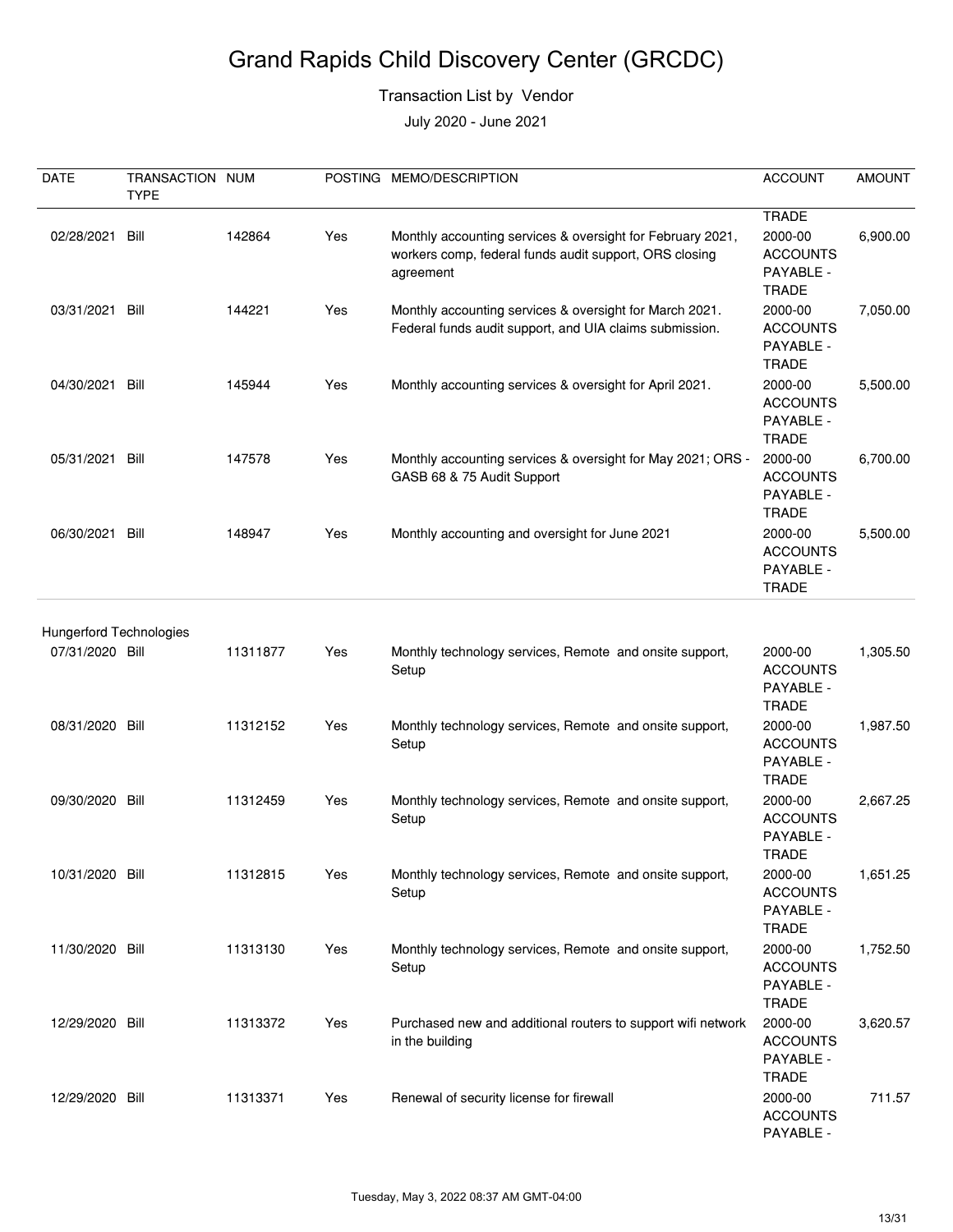#### Transaction List by Vendor

| DATE            | TRANSACTION NUM<br><b>TYPE</b>        |          |     | POSTING MEMO/DESCRIPTION                                     | <b>ACCOUNT</b>                                          | <b>AMOUNT</b> |
|-----------------|---------------------------------------|----------|-----|--------------------------------------------------------------|---------------------------------------------------------|---------------|
|                 |                                       |          |     |                                                              | <b>TRADE</b>                                            |               |
| 12/31/2020 Bill |                                       | 11313486 | Yes | Tech support and montly services charges                     | 2000-00<br><b>ACCOUNTS</b><br>PAYABLE -<br><b>TRADE</b> | 1,744.25      |
| 01/20/2021 Bill |                                       | 11313636 | Yes | 3 year license for system for iPad management                | 2000-00<br><b>ACCOUNTS</b><br>PAYABLE -<br><b>TRADE</b> | 3,801.22      |
| 01/31/2021 Bill |                                       | 11313820 | Yes | Tech support and monthly service charges                     | 2000-00<br><b>ACCOUNTS</b><br>PAYABLE -<br><b>TRADE</b> | 1,689.00      |
| 02/28/2021 Bill |                                       | 11314097 | Yes | Hardware; Tech support; MiVault; Service                     | 2000-00<br><b>ACCOUNTS</b><br>PAYABLE -<br><b>TRADE</b> | 1,451.99      |
| 03/16/2021 Bill |                                       | 11314310 | Yes | Meraki Systems Manager Enterprise Device License, 3 Year     | 2000-00<br><b>ACCOUNTS</b><br>PAYABLE -<br><b>TRADE</b> | 109.48        |
| 03/31/2021 Bill |                                       | 11314436 | Yes | Hardware; Tech support; MiVault; Service                     | 2000-00<br><b>ACCOUNTS</b><br>PAYABLE -<br><b>TRADE</b> | 1,711.00      |
| 04/30/2021 Bill |                                       | 11314812 | Yes | Hardware; Tech support; MiVault; Service                     | 2000-00<br><b>ACCOUNTS</b><br>PAYABLE -<br><b>TRADE</b> | 1,600.00      |
| 05/31/2021 Bill |                                       | 11315143 | Yes | Hardware; Tech support; MiVault; Service                     | 2000-00<br><b>ACCOUNTS</b><br>PAYABLE -<br><b>TRADE</b> | 1,464.75      |
| 06/28/2021 Bill |                                       | 11315403 | Yes | Meraki MDM for iPad purchased with title 3 funds             | 2000-00<br><b>ACCOUNTS</b><br>PAYABLE -<br><b>TRADE</b> | 54.74         |
| 06/29/2021 Bill |                                       | 11315409 | Yes | Replacement UPS battery back up for one that failed in storm | 2000-00<br><b>ACCOUNTS</b><br>PAYABLE -<br><b>TRADE</b> | 308.89        |
| 06/30/2021 Bill |                                       | 11315478 | Yes | Monthly tech support and fees                                | 2000-00<br><b>ACCOUNTS</b><br>PAYABLE -<br><b>TRADE</b> | 2,159.50      |
|                 | Institute for Excellence in Education |          |     |                                                              |                                                         |               |
| 10/21/2020 Bill |                                       | 2021-287 | Yes | Fall 2020 Board Policy Update Service                        | 2000-00<br><b>ACCOUNTS</b><br>PAYABLE -                 | 950.00        |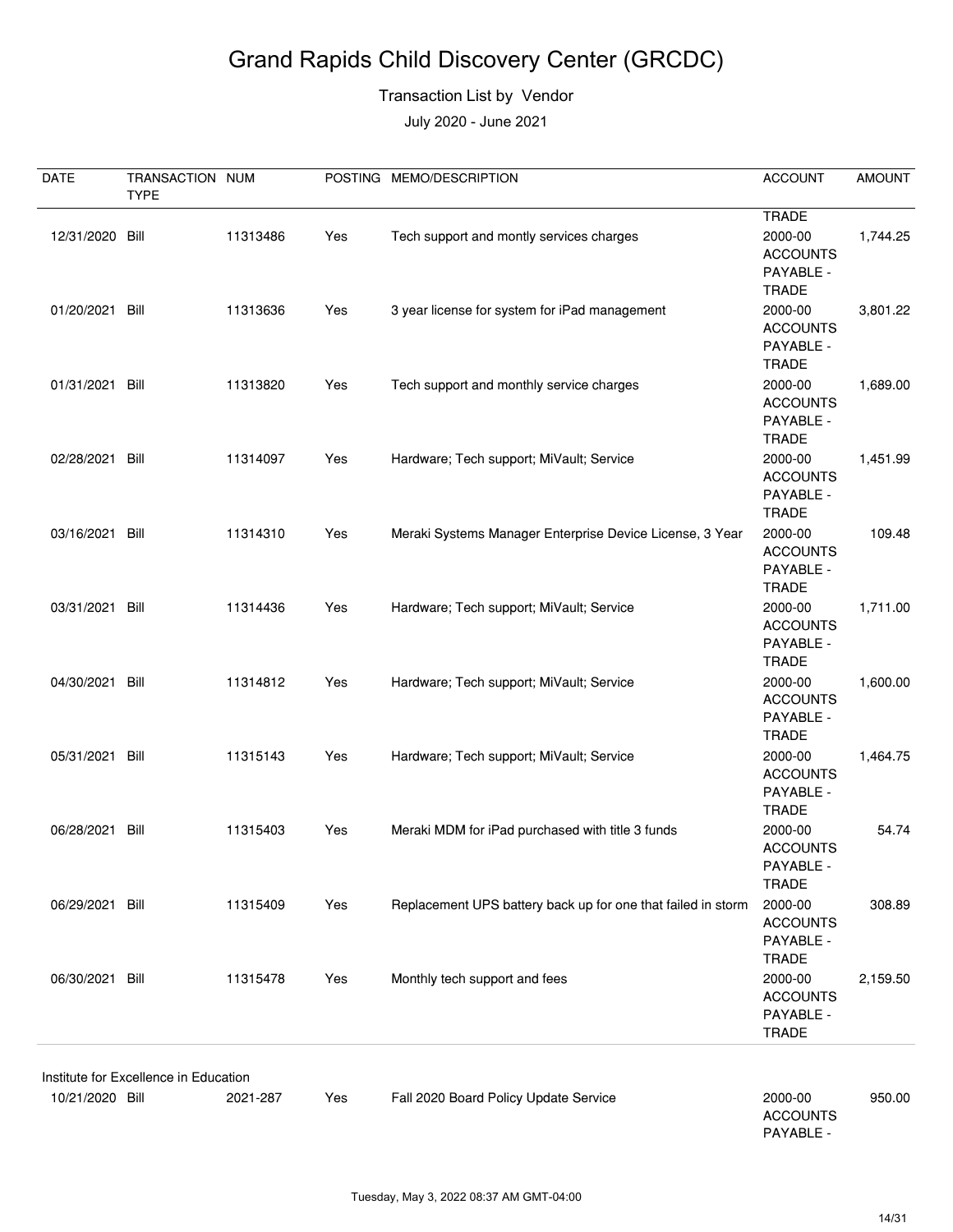#### Transaction List by Vendor

| <b>DATE</b>                               | TRANSACTION NUM<br><b>TYPE</b>    |            |     | POSTING MEMO/DESCRIPTION                     | <b>ACCOUNT</b>                                          | <b>AMOUNT</b> |
|-------------------------------------------|-----------------------------------|------------|-----|----------------------------------------------|---------------------------------------------------------|---------------|
|                                           |                                   |            |     |                                              | <b>TRADE</b>                                            |               |
| <b>ISolved Benefit Services</b>           |                                   |            |     |                                              |                                                         |               |
| 04/15/2021 Bill                           |                                   | 1108542221 | Yes | COBRA notices                                | 2000-00<br><b>ACCOUNTS</b><br>PAYABLE -<br><b>TRADE</b> | 75.24         |
| Jana Soverinsky                           |                                   |            |     |                                              |                                                         |               |
| 07/01/2020 Bill                           |                                   | 05222020   | Yes | Classroom supplies - yard signs for students | 2000-00<br><b>ACCOUNTS</b><br>PAYABLE -<br><b>TRADE</b> | 158.20        |
| 06/24/2021 Bill                           |                                   | 6242021    | Yes | Classroom supplies                           | 2000-00<br><b>ACCOUNTS</b><br>PAYABLE -<br><b>TRADE</b> | 246.53        |
| Jessie Hammond                            |                                   |            |     |                                              |                                                         |               |
| 09/09/2020 Bill                           |                                   | 20200909   | Yes | Office supplies                              | 2000-00<br><b>ACCOUNTS</b><br>PAYABLE -<br><b>TRADE</b> | 128.07        |
|                                           |                                   |            |     |                                              |                                                         |               |
| Kay Waterson<br>09/16/2020 Bill           |                                   | 20200916   | Yes | <b>Studio Supplies</b>                       | 2000-00<br><b>ACCOUNTS</b><br>PAYABLE -<br><b>TRADE</b> | 91.70         |
| 01/29/2021 Bill                           |                                   | 20210129   | Yes | <b>Studio Supplies</b>                       | 2000-00<br><b>ACCOUNTS</b><br>PAYABLE -<br><b>TRADE</b> | 24.57         |
| 05/27/2021 Bill                           |                                   | 05272021   | Yes | <b>Studio Supplies</b>                       | 2000-00<br><b>ACCOUNTS</b><br>PAYABLE -<br><b>TRADE</b> | 35.96         |
|                                           | Kent Intermediate School District |            |     |                                              |                                                         |               |
| 07/01/2020 Bill                           |                                   | 25662      | Yes | Professional Development for Molly Parker    | 2000-00<br><b>ACCOUNTS</b><br>PAYABLE -<br>TRADE        | 100.00        |
|                                           |                                   |            |     |                                              |                                                         |               |
| <b>KSS Enterprises</b><br>07/24/2020 Bill |                                   | 1241695    | Yes | PPE for State Requirments/Recommendations    | 2000-00<br><b>ACCOUNTS</b><br>PAYABLE -<br><b>TRADE</b> | 2,034.99      |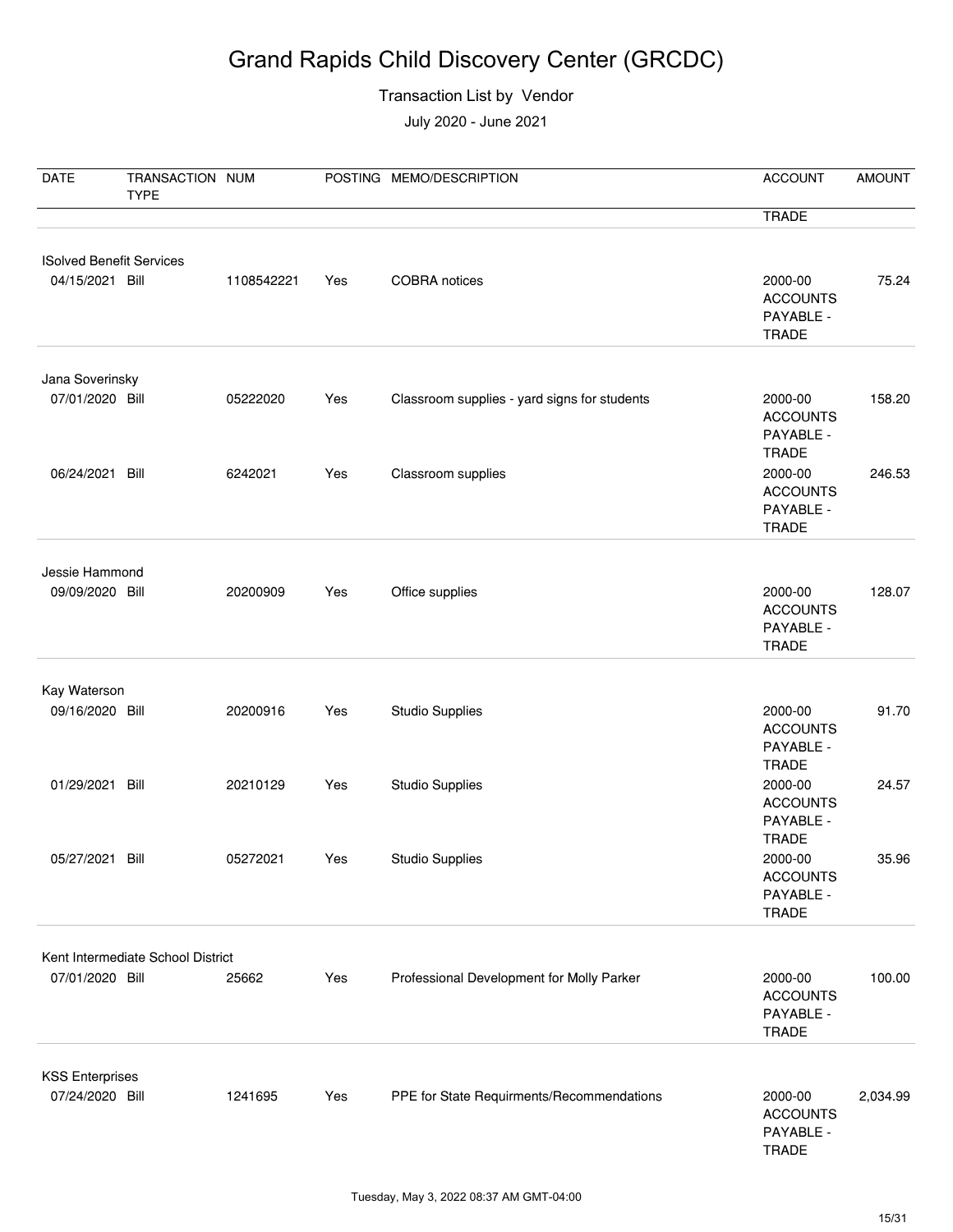#### Transaction List by Vendor

| <b>DATE</b>     | TRANSACTION NUM<br><b>TYPE</b> |           |     | POSTING MEMO/DESCRIPTION                                         | <b>ACCOUNT</b>                                          | <b>AMOUNT</b> |
|-----------------|--------------------------------|-----------|-----|------------------------------------------------------------------|---------------------------------------------------------|---------------|
| 07/29/2020      | Bill                           | 1243684   | Yes | Cleaning supplies                                                | 2000-00<br><b>ACCOUNTS</b><br>PAYABLE -<br><b>TRADE</b> | 413.16        |
| 07/29/2020 Bill |                                | 1225698   | Yes | Clorox 360 machine                                               | 2000-00<br><b>ACCOUNTS</b><br>PAYABLE -<br><b>TRADE</b> | 4,139.95      |
| 08/28/2020 Bill |                                | 1246947   | Yes | Children's masks                                                 | 2000-00<br><b>ACCOUNTS</b><br>PAYABLE -<br><b>TRADE</b> | 35.20         |
| 09/01/2020 Bill |                                | 1241695-1 | Yes | PPE for State Requirments/Recommendations & cleaning<br>supplies | 2000-00<br><b>ACCOUNTS</b><br>PAYABLE -<br><b>TRADE</b> | 672.36        |
| 09/01/2020 Bill |                                | 1251802   | Yes | Various cleaning supplies                                        | 2000-00<br><b>ACCOUNTS</b><br>PAYABLE -<br><b>TRADE</b> | 489.94        |
| 09/01/2020 Bill |                                | 1251317   | Yes | Various cleaning supplies                                        | 2000-00<br><b>ACCOUNTS</b><br>PAYABLE -<br><b>TRADE</b> | 177.20        |
| 10/05/2020 Bill |                                | 1258986   | Yes | Various cleaning supplies                                        | 2000-00<br><b>ACCOUNTS</b><br>PAYABLE -<br><b>TRADE</b> | 430.44        |
| 10/05/2020 Bill |                                | 1241695-3 | Yes | PPE                                                              | 2000-00<br><b>ACCOUNTS</b><br>PAYABLE -<br><b>TRADE</b> | 330.00        |
| 10/05/2020 Bill |                                | 1225698-1 | Yes | Cleaning, Covid specific                                         | 2000-00<br><b>ACCOUNTS</b><br>PAYABLE -<br><b>TRADE</b> | 135.00        |
| 10/16/2020 Bill |                                | 1241695-4 | Yes | PPE - cleaning wipes                                             | 2000-00<br><b>ACCOUNTS</b><br>PAYABLE -<br><b>TRADE</b> | 118.00        |
| 11/02/2020 Bill |                                | 1264808   | Yes | Cleaning, Covid specific                                         | 2000-00<br><b>ACCOUNTS</b><br>PAYABLE -<br><b>TRADE</b> | 129.02        |
| 11/13/2020 Bill |                                | 1266147   | Yes | Cleaning supplies, regular maintenance expense                   | 2000-00<br><b>ACCOUNTS</b><br>PAYABLE -<br><b>TRADE</b> | 216.08        |
| 11/30/2020 Bill |                                | 1268884   | Yes | <b>PPE</b>                                                       | 2000-00<br><b>ACCOUNTS</b><br>PAYABLE -                 | 500.95        |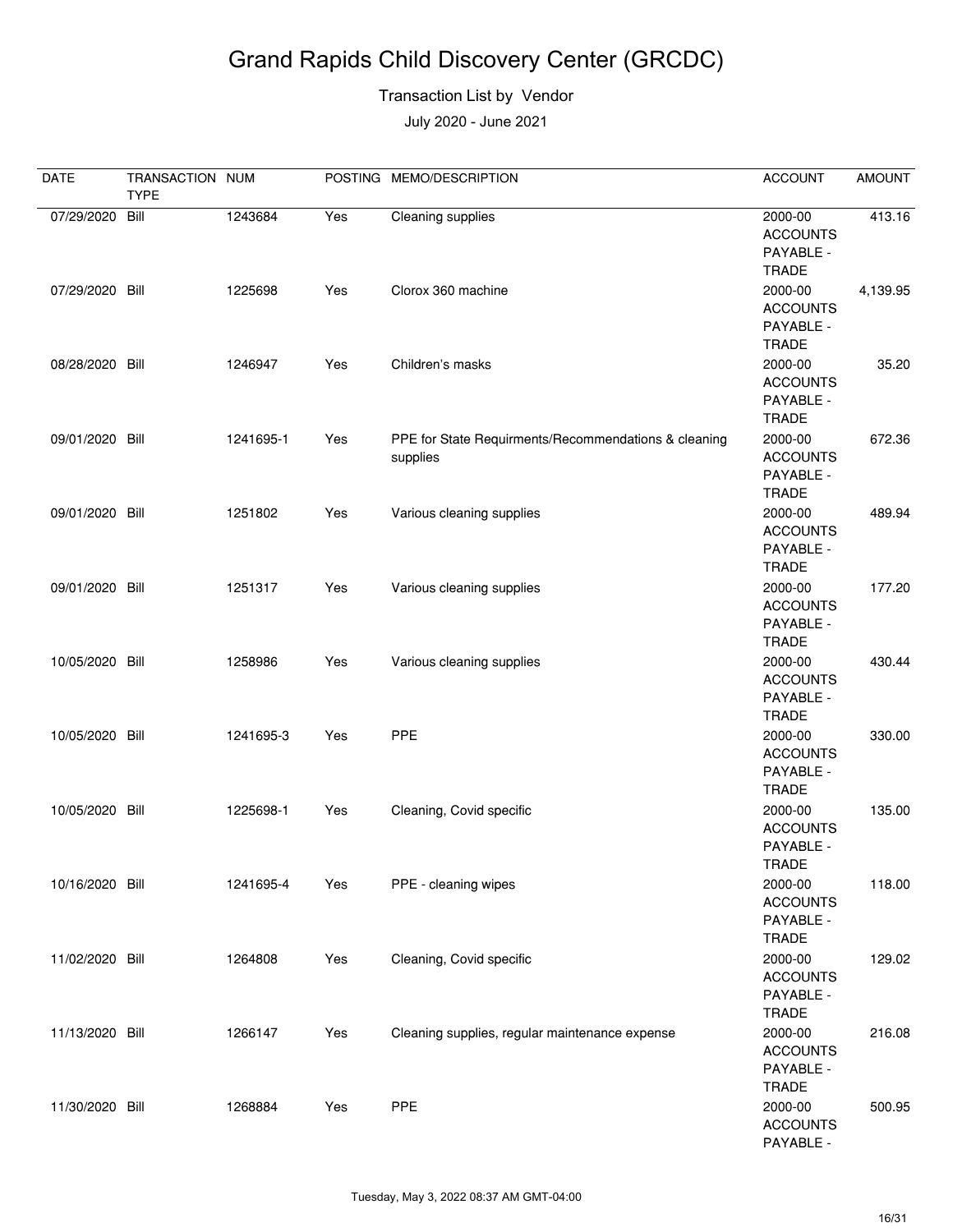#### Transaction List by Vendor

| DATE            | TRANSACTION NUM<br><b>TYPE</b> |         |     | POSTING MEMO/DESCRIPTION                                                  | <b>ACCOUNT</b>                                          | <b>AMOUNT</b> |
|-----------------|--------------------------------|---------|-----|---------------------------------------------------------------------------|---------------------------------------------------------|---------------|
|                 |                                |         |     |                                                                           | <b>TRADE</b>                                            |               |
| 01/13/2021 Bill |                                | 1275976 | Yes | paper towels -                                                            | 2000-00<br><b>ACCOUNTS</b><br>PAYABLE -<br><b>TRADE</b> | 129.02        |
| 03/15/2021 Bill |                                | 1287471 | Yes | custodial supplies                                                        | 2000-00<br><b>ACCOUNTS</b><br>PAYABLE -<br><b>TRADE</b> | 298.45        |
| 04/15/2021      | Bill                           | 1292680 | Yes | custodial supplies                                                        | 2000-00<br><b>ACCOUNTS</b><br>PAYABLE -<br><b>TRADE</b> | 472.14        |
| 05/10/2021 Bill |                                | 1298497 | Yes | custodial supplies                                                        | 2000-00<br><b>ACCOUNTS</b><br>PAYABLE -<br><b>TRADE</b> | 382.60        |
| 05/17/2021 Bill |                                | 1299966 | Yes | custodial supplies                                                        | 2000-00<br><b>ACCOUNTS</b><br>PAYABLE -<br><b>TRADE</b> | 316.44        |
| 06/01/2021 Bill |                                | 1302586 | Yes | custodial supplies                                                        | 2000-00<br><b>ACCOUNTS</b><br>PAYABLE -<br><b>TRADE</b> | 276.02        |
|                 | Learning Unlimited Outfit LLC  |         |     |                                                                           |                                                         |               |
| 08/07/2020 Bill |                                | 325     | Yes | Title fund and CARES Act assistance                                       | 2000-00<br><b>ACCOUNTS</b><br>PAYABLE -<br><b>TRADE</b> | 213.75        |
| 09/10/2020 Bill |                                | 326     | Yes | MEGS certification, ESSA submission, 4094/4096 submission<br>work         | 2000-00<br><b>ACCOUNTS</b><br>PAYABLE -<br><b>TRADE</b> | 225.00        |
| 10/09/2020 Bill |                                | 327     | Yes | CFR Certification, close out Title programs                               | 2000-00<br><b>ACCOUNTS</b><br>PAYABLE -<br><b>TRADE</b> | 225.00        |
| 10/26/2020 Bill |                                | 328     | Yes | Title I & Essa, Finance meeting, 31a worksheet                            | 2000-00<br><b>ACCOUNTS</b><br>PAYABLE -<br><b>TRADE</b> | 472.50        |
| 12/04/2020 Bill |                                | 329     | Yes | Finance meetings, Updates and resubmission of grants,<br>MICIP, CIPS work | 2000-00<br><b>ACCOUNTS</b><br>PAYABLE -<br><b>TRADE</b> | 506.25        |
| 02/10/2021 Bill |                                | 330     | Yes | Jan-Feb 10 PD on title updates, OMBS and CMS inputs,<br>emails            | 2000-00<br><b>ACCOUNTS</b><br>PAYABLE -                 | 270.00        |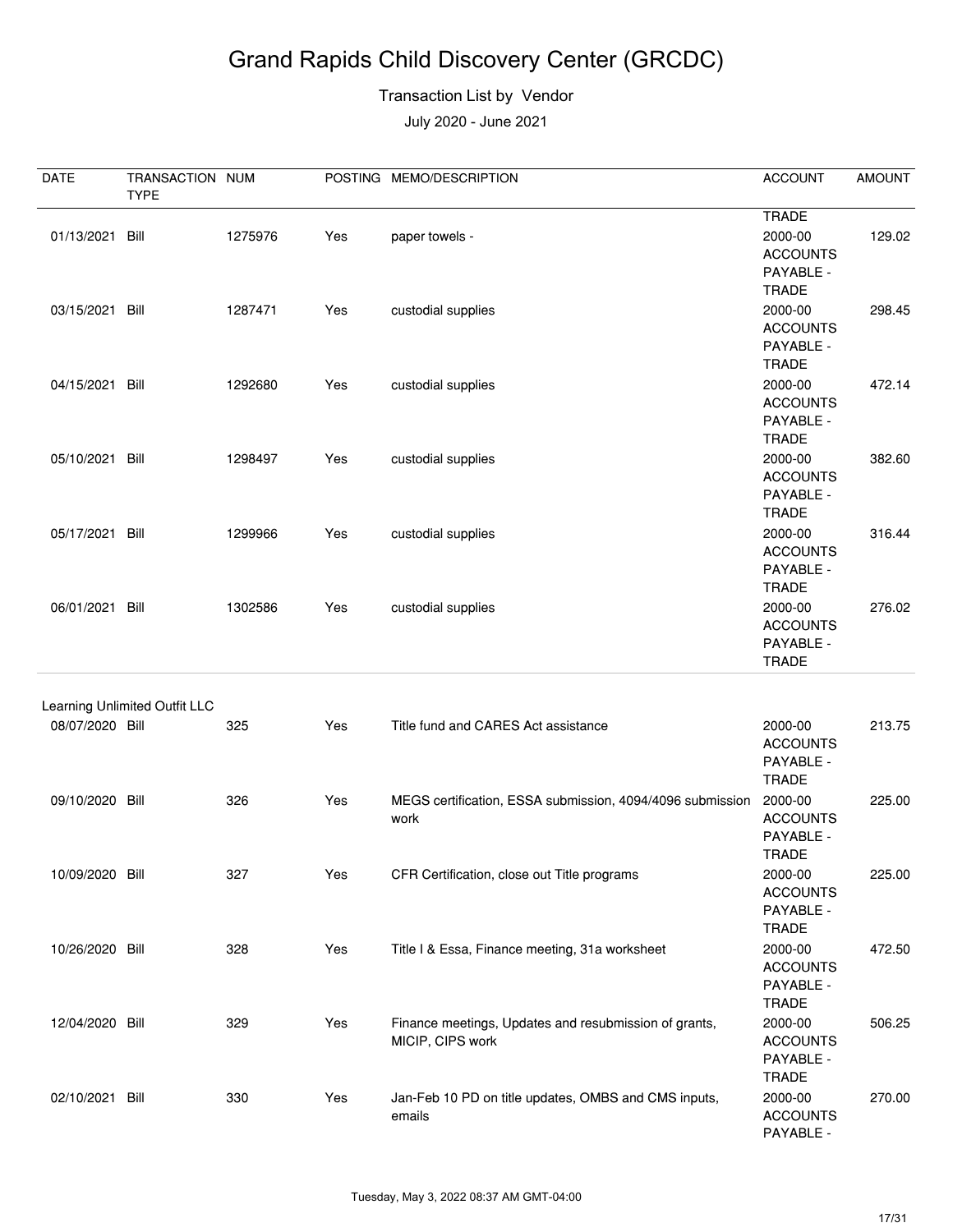#### Transaction List by Vendor

| DATE                          | TRANSACTION NUM<br><b>TYPE</b> |                      |     | POSTING MEMO/DESCRIPTION                                                            | <b>ACCOUNT</b>                                                          | <b>AMOUNT</b> |
|-------------------------------|--------------------------------|----------------------|-----|-------------------------------------------------------------------------------------|-------------------------------------------------------------------------|---------------|
| 03/05/2021 Bill               |                                | 331                  | Yes | Audit work                                                                          | <b>TRADE</b><br>2000-00<br><b>ACCOUNTS</b><br>PAYABLE -                 | 405.00        |
| 03/05/2021 Bill               |                                | 03052021             | Yes | Audit work                                                                          | <b>TRADE</b><br>2000-00<br><b>ACCOUNTS</b><br>PAYABLE -<br><b>TRADE</b> | 405.00        |
| 04/01/2021 Bill               |                                | 332                  | Yes | Audit work                                                                          | 2000-00<br><b>ACCOUNTS</b><br>PAYABLE -<br><b>TRADE</b>                 | 112.50        |
| 04/01/2021 Bill               |                                | 333                  | Yes | ESSA revisions and training, audit work                                             | 2000-00<br><b>ACCOUNTS</b><br>PAYABLE -<br><b>TRADE</b>                 | 562.50        |
| 05/27/2021 Bill               |                                | 334                  | Yes | ESSA and ISD meetings, Budget meeting and work                                      | 2000-00<br><b>ACCOUNTS</b><br>PAYABLE -<br><b>TRADE</b>                 | 630.00        |
| 06/18/2021 Bill               |                                | 335                  | Yes | Budget review and meetings, essa corrections, CMS and 31a<br>report                 | 2000-00<br><b>ACCOUNTS</b><br>PAYABLE -<br><b>TRADE</b>                 | 720.00        |
| Lisa Heyne<br>09/01/2020 Bill |                                | 20200901             | Yes | Webcams for Media Center for students in Discovery Care to<br>access their sessions | 2000-00<br><b>ACCOUNTS</b><br>PAYABLE -<br><b>TRADE</b>                 | 381.42        |
| MAS/FPS                       |                                |                      |     |                                                                                     |                                                                         |               |
| 09/02/2020 Bill               |                                | 092020-0372-<br>0407 | Yes | PD workshop                                                                         | 2000-00<br><b>ACCOUNTS</b><br>PAYABLE -<br><b>TRADE</b>                 | 500.00        |
| <b>MESSA</b>                  |                                |                      |     |                                                                                     |                                                                         |               |
| 07/13/2020 Bill               |                                | 2008-0092711 Yes     |     | August MESSA health insurance premium                                               | 2000-00<br><b>ACCOUNTS</b><br>PAYABLE -<br><b>TRADE</b>                 | 19,435.05     |
| 08/17/2020 Bill               |                                | 2009-0093237 Yes     |     | September MESSA health insurance premium                                            | 2000-00<br><b>ACCOUNTS</b><br>PAYABLE -<br><b>TRADE</b>                 | 19,694.17     |
| 09/14/2020 Bill               |                                | 2010-0093742 Yes     |     | October MESSA health insurance premium                                              | 2000-00<br><b>ACCOUNTS</b><br>PAYABLE -                                 | 19,694.17     |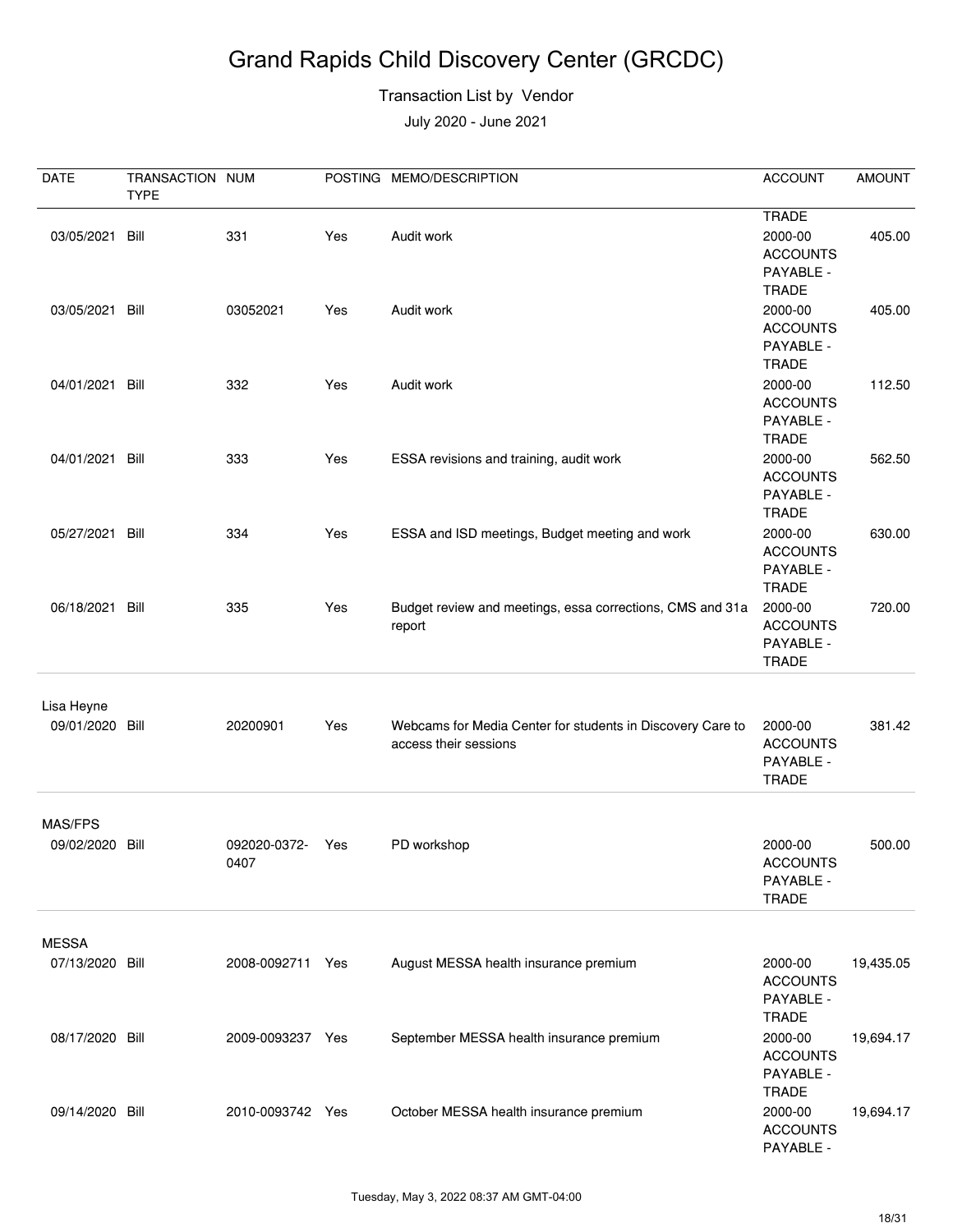#### Transaction List by Vendor

| <b>DATE</b>         | TRANSACTION NUM                         |                  |     | POSTING MEMO/DESCRIPTION                                                                                                                                                                                      | <b>ACCOUNT</b>                                          | <b>AMOUNT</b> |
|---------------------|-----------------------------------------|------------------|-----|---------------------------------------------------------------------------------------------------------------------------------------------------------------------------------------------------------------|---------------------------------------------------------|---------------|
|                     | <b>TYPE</b>                             |                  |     |                                                                                                                                                                                                               | <b>TRADE</b>                                            |               |
| 10/12/2020 Bill     |                                         | 2011-0094256 Yes |     | November MESSA health insurance premium                                                                                                                                                                       | 2000-00<br><b>ACCOUNTS</b><br>PAYABLE -<br><b>TRADE</b> | 19,694.17     |
| 12/01/2020 Bill     |                                         | 2012-0094755 Yes |     | December MESSA health insurance premium                                                                                                                                                                       | 2000-00<br><b>ACCOUNTS</b><br>PAYABLE -<br><b>TRADE</b> | 19,694.17     |
| 12/14/2020 Bill     |                                         | 2101-0095286     | Yes | January MESSA health insurance premium                                                                                                                                                                        | 2000-00<br><b>ACCOUNTS</b><br>PAYABLE -<br><b>TRADE</b> | 19,656.93     |
| 01/19/2021 Bill     |                                         | 2102-0095801     | Yes | February MESSA health insurance premium                                                                                                                                                                       | 2000-00<br><b>ACCOUNTS</b><br>PAYABLE -<br><b>TRADE</b> | 20,360.40     |
| 02/15/2021 Bill     |                                         | 2103-0096316 Yes |     | March MESSA health insurance premium                                                                                                                                                                          | 2000-00<br><b>ACCOUNTS</b><br>PAYABLE -<br><b>TRADE</b> | 20,360.40     |
| 03/15/2021          | Bill                                    | 2104-0096803     | Yes | April MESSA health insurance premium                                                                                                                                                                          | 2000-00<br><b>ACCOUNTS</b><br>PAYABLE -<br><b>TRADE</b> | 20,360.40     |
| 04/12/2021 Bill     |                                         | 2105-0097348     | Yes | May MESSA health insurance premium                                                                                                                                                                            | 2000-00<br><b>ACCOUNTS</b><br>PAYABLE -<br><b>TRADE</b> | 20,360.40     |
| 05/17/2021 Bill     |                                         | 2106-0097873     | Yes | June MESSA health insurance premium                                                                                                                                                                           | 2000-00<br><b>ACCOUNTS</b><br>PAYABLE -<br><b>TRADE</b> | 20,330.72     |
| 06/14/2021 Bill     |                                         | 2107-0098380     | Yes | July MESSA health insurance premium                                                                                                                                                                           | 2000-00<br><b>ACCOUNTS</b><br>PAYABLE -<br><b>TRADE</b> | 20,330.72     |
|                     | Miller, Johnson, Snell & Cumminsky, PLC |                  |     |                                                                                                                                                                                                               |                                                         |               |
| 03/31/2021 Bill     |                                         | 1778761          | Yes | Telephone conference with Tessa Keena regarding guidance<br>on 3% healthcare issue Review, analyze and respond to<br>complicated questions related to parental rights to participate<br>in school and custody | 2000-00<br><b>ACCOUNTS</b><br>PAYABLE -<br><b>TRADE</b> | 652.50        |
| 04/29/2021 Bill     |                                         | 1782333          | Yes | Communications with Lisa Heyne regarding custody matter                                                                                                                                                       | 2000-00<br><b>ACCOUNTS</b><br>PAYABLE -<br>TRADE        | 130.50        |
| <b>Molly Parker</b> |                                         |                  |     |                                                                                                                                                                                                               |                                                         |               |
| 06/13/2021          | Bill                                    | 06/13/2021       | Yes | Classroom supplies                                                                                                                                                                                            | 2000-00                                                 | 190.74        |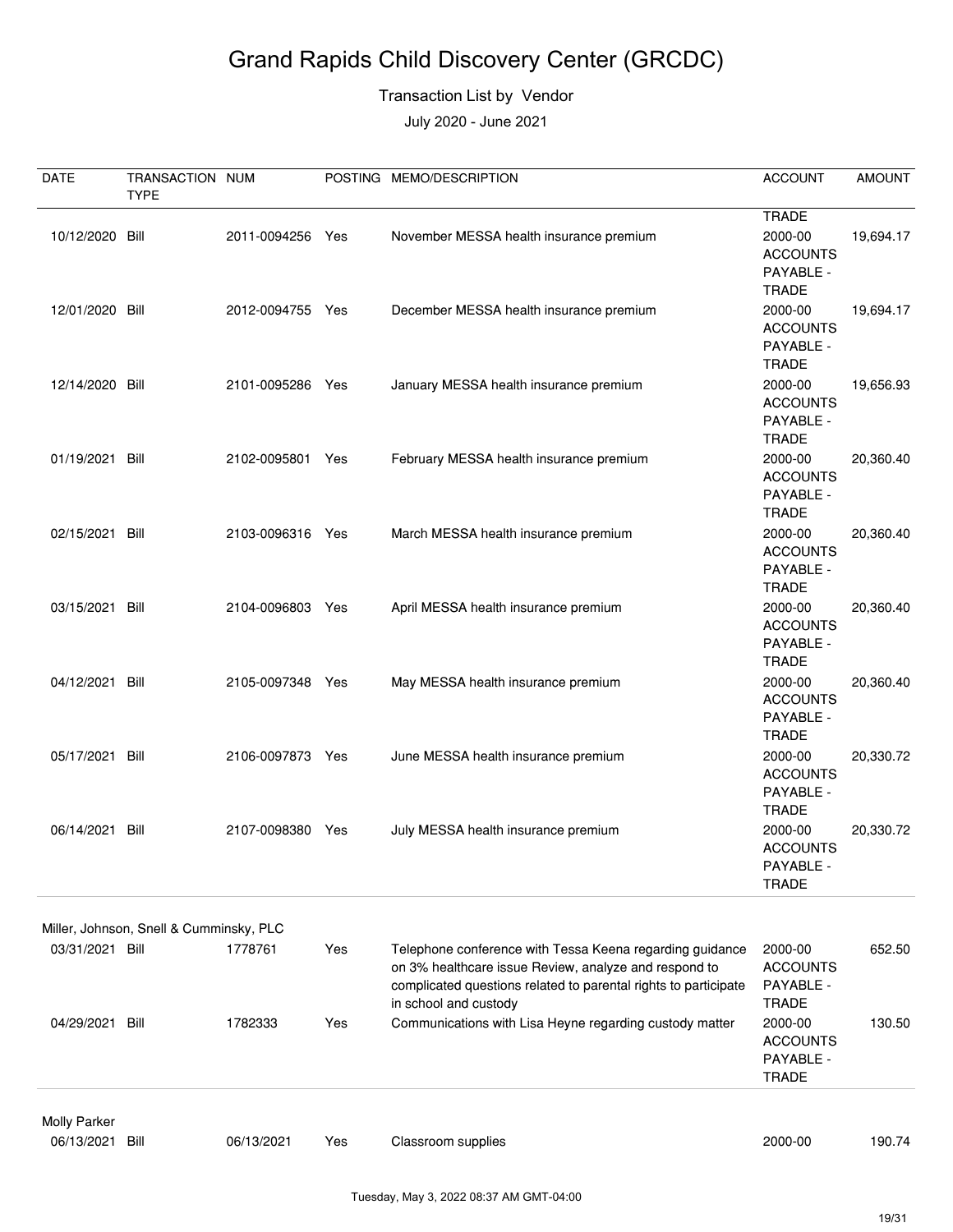#### Transaction List by Vendor

| <b>DATE</b>               | TRANSACTION NUM<br><b>TYPE</b>   |             |     | POSTING MEMO/DESCRIPTION                                                       | <b>ACCOUNT</b>                                          | <b>AMOUNT</b> |
|---------------------------|----------------------------------|-------------|-----|--------------------------------------------------------------------------------|---------------------------------------------------------|---------------|
|                           |                                  |             |     |                                                                                | <b>ACCOUNTS</b><br>PAYABLE -<br><b>TRADE</b>            |               |
| <b>Molly Swartzlander</b> |                                  |             |     |                                                                                |                                                         |               |
| 09/11/2020 Bill           |                                  | 09112020    | Yes | Classroom supplies                                                             | 2000-00<br><b>ACCOUNTS</b><br>PAYABLE -<br><b>TRADE</b> | 142.75        |
| 12/09/2020 Bill           |                                  | 20201209    | Yes | Classroom supplies, printer ink, tape dispenser                                | 2000-00<br><b>ACCOUNTS</b><br>PAYABLE -<br><b>TRADE</b> | 75.05         |
| 01/13/2021                | Bill                             | 01132021    | Yes | Classroom supplies                                                             | 2000-00<br><b>ACCOUNTS</b><br>PAYABLE -<br><b>TRADE</b> | 8.00          |
| 03/24/2021                | Bill                             | 20210317    | Yes | Classroom supplies - split evenly between Swartzlander and<br>Amash classrooms | 2000-00<br><b>ACCOUNTS</b><br>PAYABLE -<br><b>TRADE</b> | 64.56         |
| 06/04/2021 Bill           |                                  | 20210604    | Yes | TESOL membership for Title III program                                         | 2000-00<br><b>ACCOUNTS</b><br>PAYABLE -<br><b>TRADE</b> | 25.00         |
| Orkin, Inc.               |                                  |             |     |                                                                                |                                                         |               |
| 07/13/2020 Bill           |                                  | 199440365   | Yes | July Service - treated perimeter of building                                   | 2000-00<br><b>ACCOUNTS</b><br>PAYABLE -<br><b>TRADE</b> | 74.84         |
| 08/07/2020 Bill           |                                  | 200720715   | Yes | <b>August Service</b>                                                          | 2000-00<br><b>ACCOUNTS</b><br>PAYABLE -<br><b>TRADE</b> | 74.84         |
| 09/03/2020 Bill           |                                  | 20200903    | Yes | 2020-21 Annual Service account #26188253                                       | 2000-00<br><b>ACCOUNTS</b><br>PAYABLE -<br><b>TRADE</b> | 862.16        |
|                           | PBIS Apps - University of Oregon |             |     |                                                                                |                                                         |               |
| 09/01/2020 Bill           |                                  | INV00057515 | Yes | SWIS Annual License Proration 9/1/2020-8/31/2021                               | 2000-00<br><b>ACCOUNTS</b><br>PAYABLE -<br><b>TRADE</b> | 350.00        |
| Plante & Moran, PLLC      |                                  |             |     |                                                                                |                                                         |               |
| 08/31/2020 Bill           |                                  | 1893717     | Yes | Audit fees year ended June 30, 2020                                            | 2000-00<br><b>ACCOUNTS</b>                              | 8,200.00      |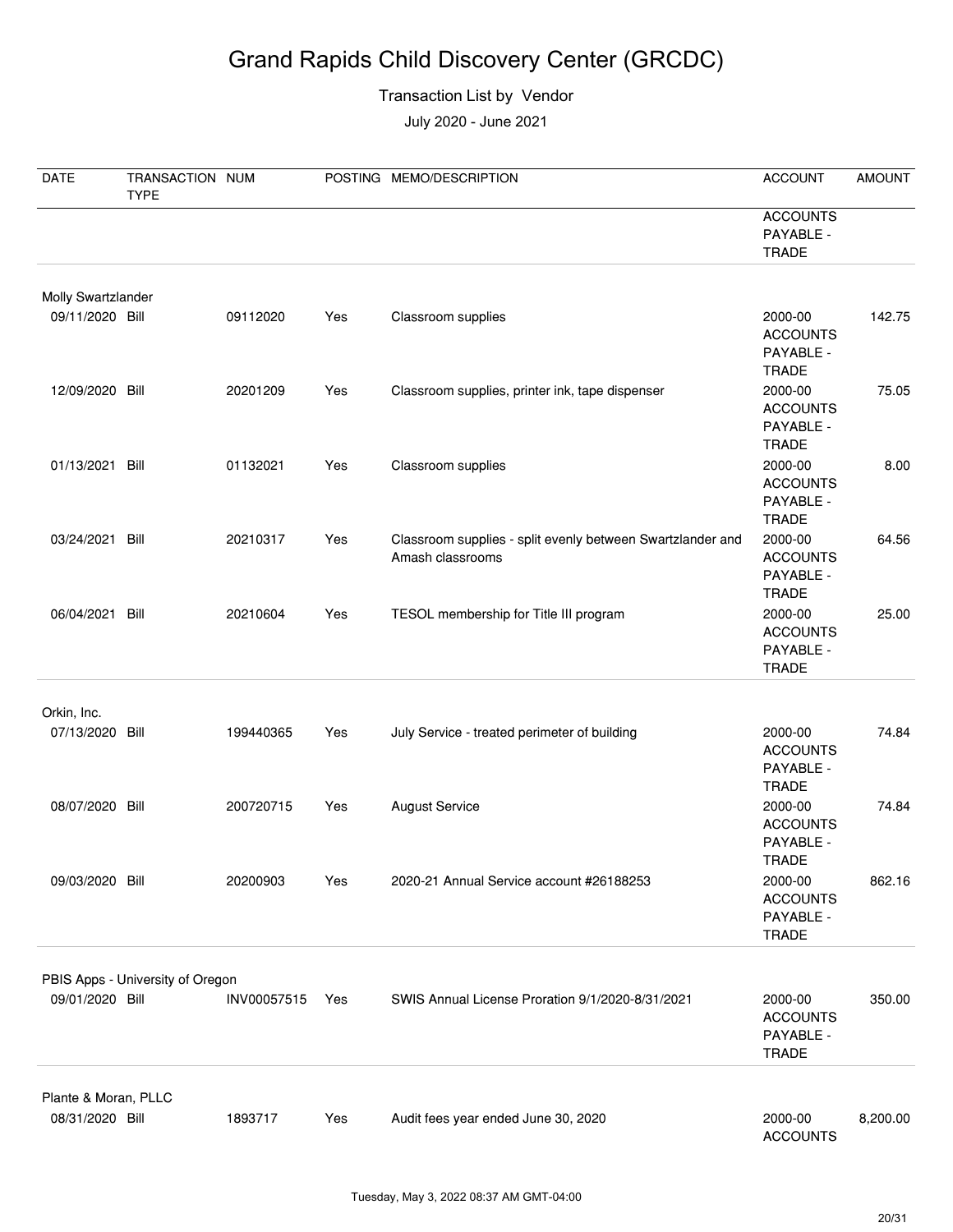#### Transaction List by Vendor

July 2020 - June 2021

| <b>DATE</b>                               | TRANSACTION NUM<br><b>TYPE</b> |         |     | POSTING MEMO/DESCRIPTION                              | <b>ACCOUNT</b>                                                                       | <b>AMOUNT</b> |
|-------------------------------------------|--------------------------------|---------|-----|-------------------------------------------------------|--------------------------------------------------------------------------------------|---------------|
| 10/30/2020 Bill                           |                                | 1920573 | Yes | Final billing for audit fees year ended June 30, 2020 | PAYABLE -<br><b>TRADE</b><br>2000-00<br><b>ACCOUNTS</b><br>PAYABLE -<br><b>TRADE</b> | 2,050.00      |
|                                           |                                |         |     |                                                       |                                                                                      |               |
| Pleune Service Company<br>07/07/2020 Bill |                                | 136961  | Yes | Replaced parking lot lights - from Greenspace funds   | 2000-00<br><b>ACCOUNTS</b><br>PAYABLE -<br><b>TRADE</b>                              | 3,515.78      |
| 07/07/2020 Bill                           |                                | 136962  | Yes | New fixtures in the hallway - GRF                     | 2000-00<br><b>ACCOUNTS</b><br>PAYABLE -<br><b>TRADE</b>                              | 2,119.50      |
| 07/17/2020 Bill                           |                                | 137278  | Yes | Replace time clocks                                   | 2000-00<br><b>ACCOUNTS</b><br>PAYABLE -<br><b>TRADE</b>                              | 946.59        |
| 08/04/2020 Bill                           |                                | 137670  | Yes | Backflow test for boiler room                         | 2000-00<br><b>ACCOUNTS</b><br>PAYABLE -<br><b>TRADE</b>                              | 1,354.61      |
| 09/24/2020 Bill                           |                                | 138809  | Yes | Backflow test for boiler room                         | 2000-00<br><b>ACCOUNTS</b><br>PAYABLE -<br><b>TRADE</b>                              | 173.00        |
| 10/30/2020 Bill                           |                                | 139632  | Yes | Kitchen refrigerator maintenance                      | 2000-00<br><b>ACCOUNTS</b><br>PAYABLE -<br><b>TRADE</b>                              | 201.55        |
| 11/18/2020 Bill                           |                                | 140044  | Yes | <b>Boiler testing</b>                                 | 2000-00<br><b>ACCOUNTS</b><br>PAYABLE -<br>TRADE                                     | 490.00        |
| 04/02/2021 Bill                           |                                | 143094  | Yes | <b>Boiler testing</b>                                 | 2000-00<br><b>ACCOUNTS</b><br>PAYABLE -<br><b>TRADE</b>                              | 230.00        |
| 06/30/2021 Bill                           |                                | 144854  | Yes | Repair of separated railings                          | 2000-00<br><b>ACCOUNTS</b><br>PAYABLE -<br><b>TRADE</b>                              | 781.75        |
| 06/30/2021 Bill                           |                                | 145035  | Yes | Steam boiler and leak in gym repair                   | 2000-00<br><b>ACCOUNTS</b><br>PAYABLE -<br><b>TRADE</b>                              | 2,387.07      |

Priority Health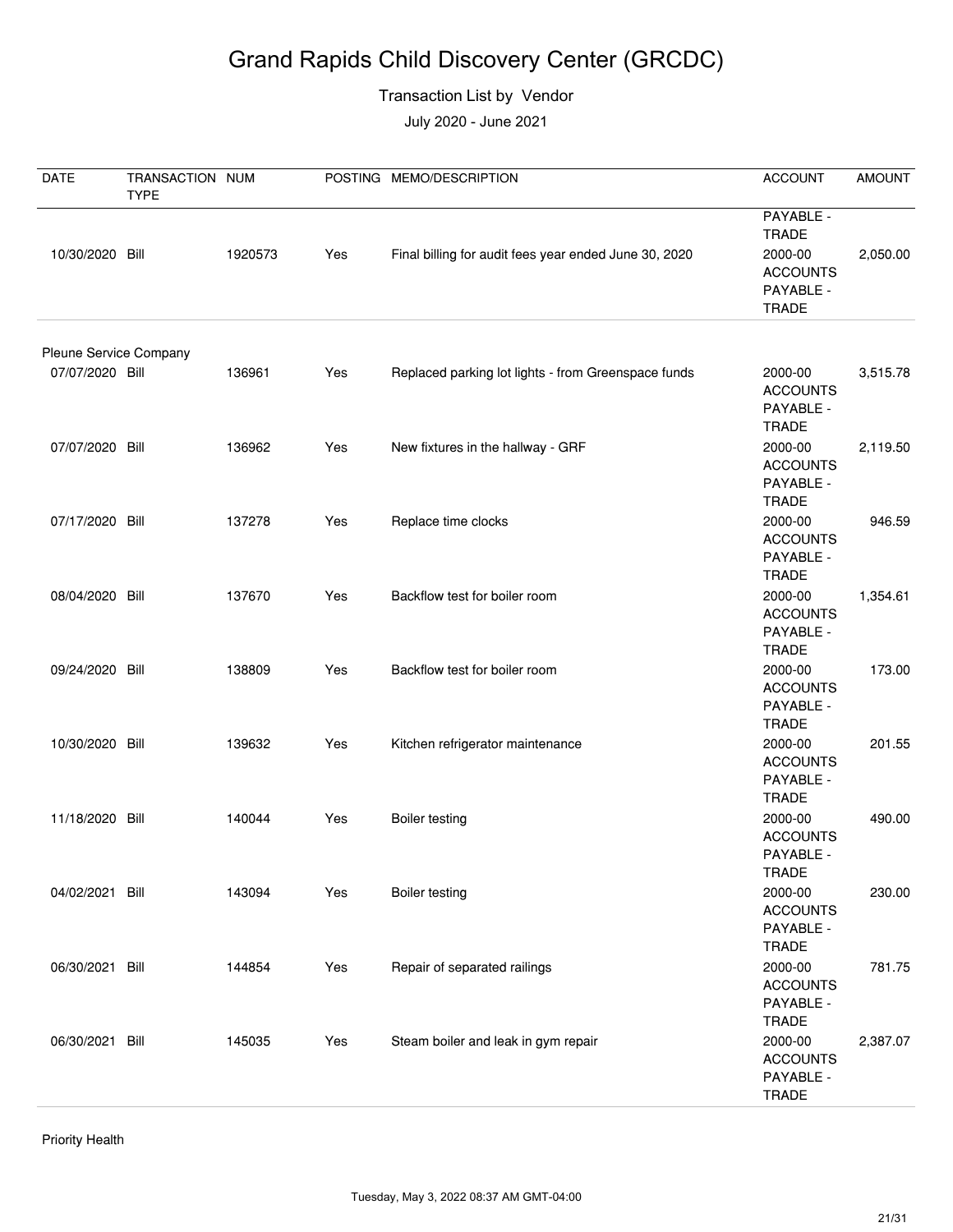#### Transaction List by Vendor

July 2020 - June 2021

| <b>DATE</b>     | TRANSACTION NUM<br><b>TYPE</b> |                  |     | POSTING MEMO/DESCRIPTION    | <b>ACCOUNT</b>                                          | <b>AMOUNT</b> |
|-----------------|--------------------------------|------------------|-----|-----------------------------|---------------------------------------------------------|---------------|
| 07/15/2020      | Bill                           | 201980000755 Yes |     | August insurance premium    | 2000-00<br><b>ACCOUNTS</b><br>PAYABLE -<br><b>TRADE</b> | 4,094.73      |
| 09/01/2020 Bill |                                | 202350000067 Yes |     | September insurance premium | 2000-00<br><b>ACCOUNTS</b><br>PAYABLE -<br><b>TRADE</b> | 5,344.62      |
| 09/18/2020      | Bill                           | 202630000269 Yes |     | October insurance premium   | 2000-00<br><b>ACCOUNTS</b><br>PAYABLE -<br><b>TRADE</b> | 4,123.72      |
| 10/15/2020 Bill |                                | 202900000869 Yes |     | November insurance premium  | 2000-00<br><b>ACCOUNTS</b><br>PAYABLE -<br><b>TRADE</b> | 5,121.92      |
| 12/01/2020 Bill |                                | 203210000963 Yes |     | December insurance premium  | 2000-00<br><b>ACCOUNTS</b><br>PAYABLE -<br><b>TRADE</b> | 5,154.27      |
| 12/15/2020 Bill |                                | 203510000879 Yes |     | January insurance premium   | 2000-00<br><b>ACCOUNTS</b><br>PAYABLE -<br><b>TRADE</b> | 5,154.27      |
| 01/25/2021      | Bill                           | 210160000841 Yes |     | February insurance premium  | 2000-00<br><b>ACCOUNTS</b><br>PAYABLE -<br><b>TRADE</b> | 5,154.27      |
| 02/15/2021      | Bill                           | 210470001008 Yes |     | March insurance premium     | 2000-00<br><b>ACCOUNTS</b><br>PAYABLE -<br><b>TRADE</b> | 5,154.27      |
| 03/15/2021      | Bill                           | 210750000880 Yes |     | April insurance premium     | 2000-00<br><b>ACCOUNTS</b><br>PAYABLE -<br><b>TRADE</b> | 5,154.27      |
| 04/15/2021 Bill |                                | 211060000757 Yes |     | May insurance premium       | 2000-00<br><b>ACCOUNTS</b><br>PAYABLE -<br><b>TRADE</b> | 5,154.27      |
| 05/15/2021 Bill |                                | 20210601         | Yes | June insurance premium      | 2000-00<br><b>ACCOUNTS</b><br>PAYABLE -<br><b>TRADE</b> | 5,154.27      |
| 06/15/2021 Bill |                                | 211670000680 Yes |     | July insurance premium      | 2000-00<br><b>ACCOUNTS</b><br>PAYABLE -<br><b>TRADE</b> | 4,605.13      |

Rachel Harth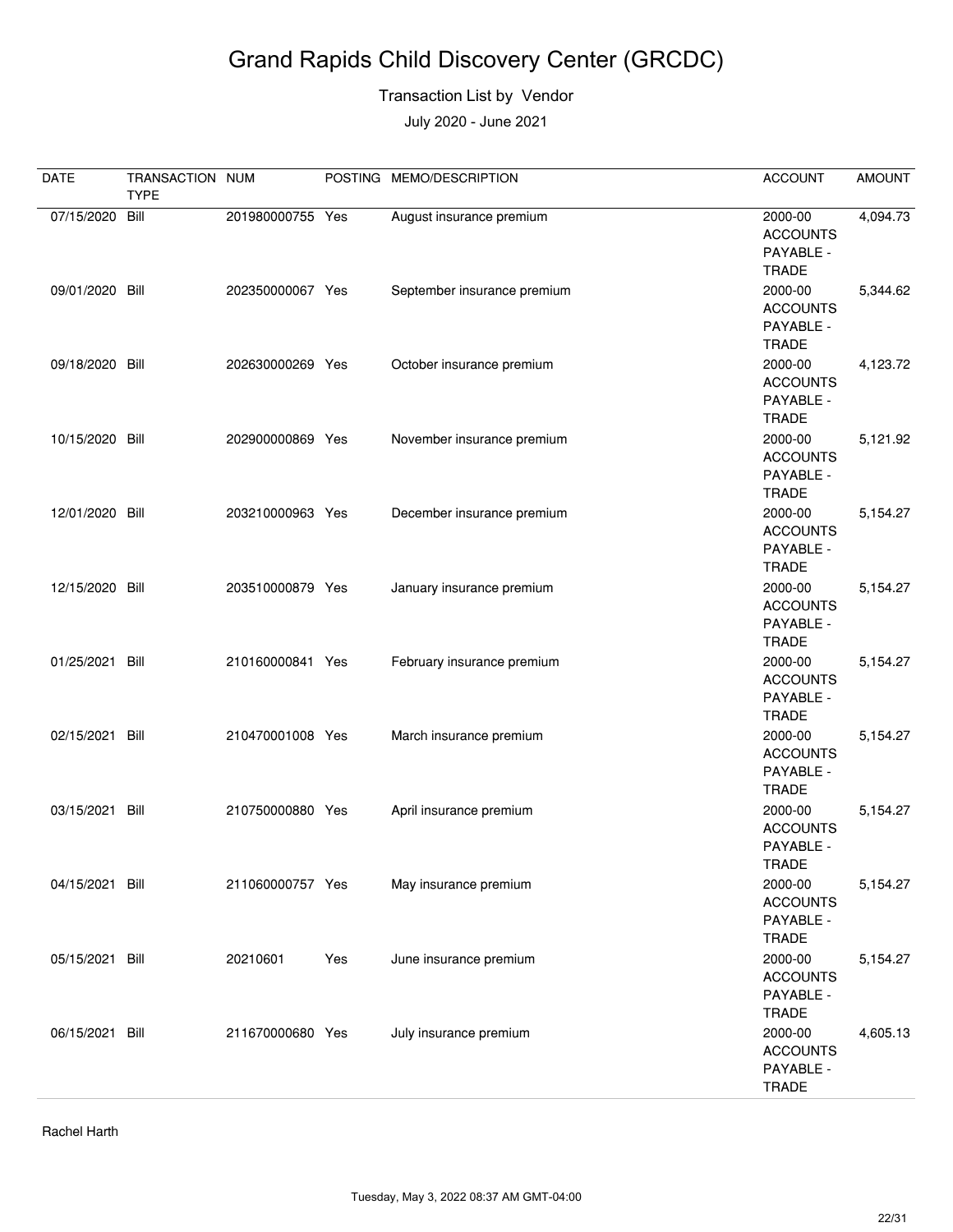#### Transaction List by Vendor

| DATE                     | TRANSACTION NUM<br><b>TYPE</b> |             |     | POSTING MEMO/DESCRIPTION                                                           | <b>ACCOUNT</b>                                          | <b>AMOUNT</b> |
|--------------------------|--------------------------------|-------------|-----|------------------------------------------------------------------------------------|---------------------------------------------------------|---------------|
| 07/02/2020 Bill          |                                | 20200702    | Yes | July Republic Wireless Cell phone bill. Last payment on<br>Rachel's personal card. | 2000-00<br><b>ACCOUNTS</b><br>PAYABLE -<br><b>TRADE</b> | 7.31          |
| 09/07/2020 Bill          |                                | 20200907    | Yes | Purchases for PPE projects                                                         | 2000-00<br><b>ACCOUNTS</b><br>PAYABLE -<br><b>TRADE</b> | 120.59        |
| 09/17/2020 Bill          |                                | 09162020    | Yes | Postage for office mailing                                                         | 2000-00<br><b>ACCOUNTS</b><br>PAYABLE -<br><b>TRADE</b> | 44.00         |
| 06/01/2021 Bill          |                                | 5282021     | Yes | PPE office supplies, cleaner for laptops, water cups for<br>coolers                | 2000-00<br><b>ACCOUNTS</b><br>PAYABLE -<br><b>TRADE</b> | 22.22         |
| Remind101, Inc.          |                                |             |     |                                                                                    |                                                         |               |
| 07/22/2020 Bill          |                                | 2020-107147 | Yes | Remind District Plan 07/22/20 - 07/21/2021                                         | 2000-00<br><b>ACCOUNTS</b><br>PAYABLE -<br><b>TRADE</b> | 1,140.00      |
| Robbins Lock Shop Inc.   |                                |             |     |                                                                                    |                                                         |               |
| 01/27/2021 Bill          |                                | 403323      | Yes | New tumbler for broken lock                                                        | 2000-00<br><b>ACCOUNTS</b><br>PAYABLE -<br><b>TRADE</b> | 180.00        |
| Rubicon West LLC         |                                |             |     |                                                                                    |                                                         |               |
| 12/15/2020 Bill          |                                | ATINV-3932  | Yes | Atlas annual License and standard maintenance Feb. 11,<br>2021 - Feb 10, 2022      | 2000-00<br><b>ACCOUNTS</b><br>PAYABLE -<br><b>TRADE</b> | 3,550.00      |
| Sana Amash               |                                |             |     |                                                                                    |                                                         |               |
| 11/12/2020 Bill          |                                | 11122020    | Yes | Classroom supplies                                                                 | 2000-00<br><b>ACCOUNTS</b><br>PAYABLE -<br><b>TRADE</b> | 128.12        |
| Scholastic               |                                |             |     |                                                                                    |                                                         |               |
| 09/29/2020 Bill          |                                | M7017267    | Yes |                                                                                    | 2000-00<br><b>ACCOUNTS</b><br>PAYABLE -<br><b>TRADE</b> | 27.45         |
| <b>School Outfitters</b> |                                |             |     |                                                                                    |                                                         |               |
| 10/12/2020 Bill          |                                | INV13476113 | Yes | Desks for classroom (10 qty @ \$59.88 ea.)                                         | 2000-00                                                 | 717.10        |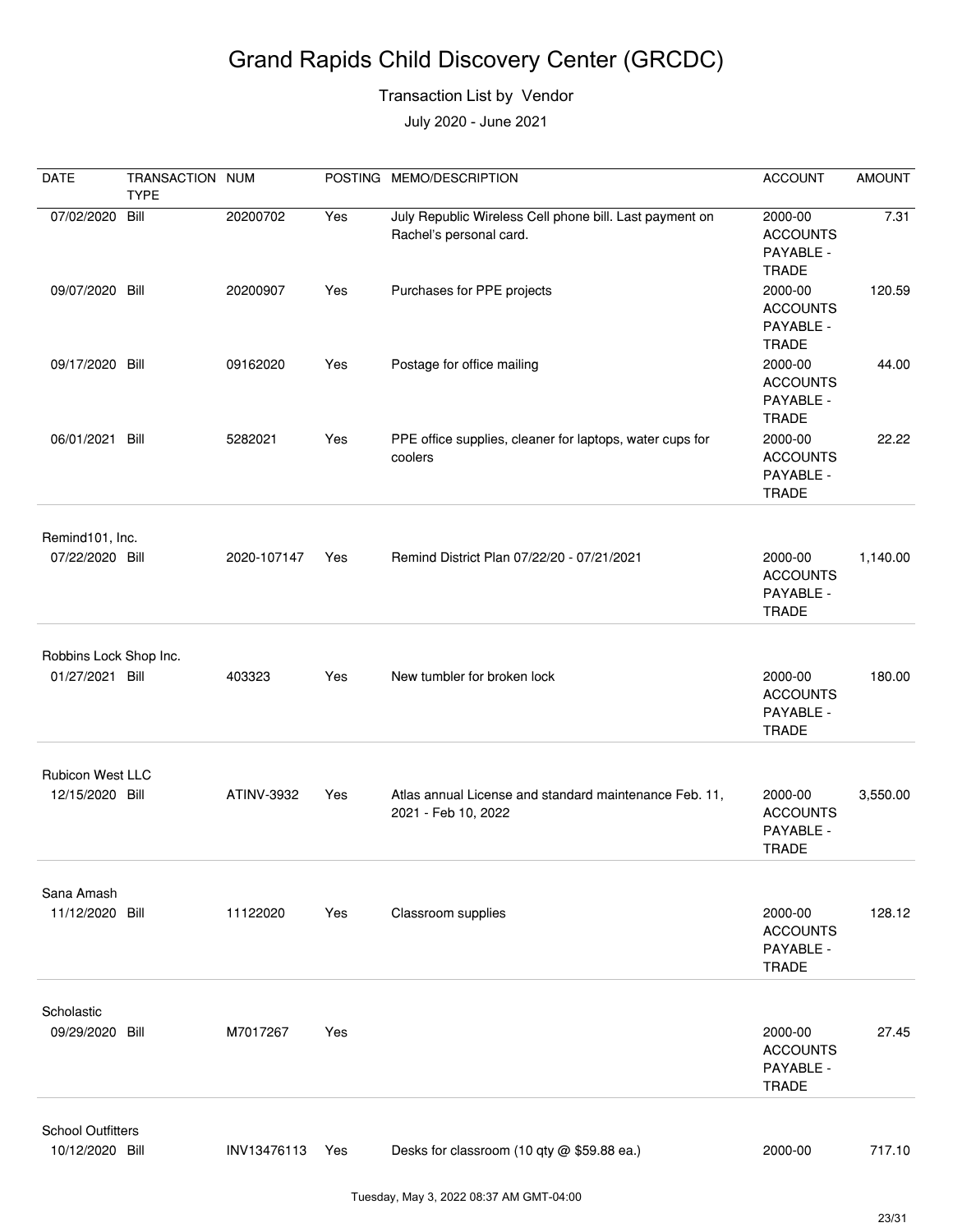#### Transaction List by Vendor

| DATE                               | TRANSACTION NUM<br><b>TYPE</b> |                  |     | POSTING MEMO/DESCRIPTION                                            | <b>ACCOUNT</b>                                                          | <b>AMOUNT</b> |
|------------------------------------|--------------------------------|------------------|-----|---------------------------------------------------------------------|-------------------------------------------------------------------------|---------------|
|                                    |                                |                  |     |                                                                     | <b>ACCOUNTS</b><br>PAYABLE -<br><b>TRADE</b>                            |               |
| <b>School Specialty</b>            |                                |                  |     |                                                                     |                                                                         |               |
| 09/01/2020 Bill                    |                                | 308103617068 Yes |     | Books, white cot sheet, ziploc storage bag                          | 2000-00<br><b>ACCOUNTS</b><br>PAYABLE -<br><b>TRADE</b>                 | 242.60        |
| 10/12/2020 Bill                    |                                | INV13476113      | Yes | Desks for new hybrid students, CARES                                | 2000-00<br><b>ACCOUNTS</b><br>PAYABLE -<br><b>TRADE</b>                 | 717.10        |
| 10/26/2020 Bill                    |                                | 308103670498 Yes |     | Tardy slips, envelope clasps, folder records                        | 2000-00<br><b>ACCOUNTS</b><br>PAYABLE -<br><b>TRADE</b>                 | 51.41         |
| 11/03/2020 Bill                    |                                | 208126486864 Yes |     | inserts for student records                                         | 2000-00<br><b>ACCOUNTS</b><br>PAYABLE -<br><b>TRADE</b>                 | 14.98         |
| 11/24/2020 Bill                    |                                | 208126585072 Yes |     | folder inserts for student records                                  | 2000-00<br><b>ACCOUNTS</b><br>PAYABLE -<br><b>TRADE</b>                 | 17.84         |
| 06/07/2021                         | Bill                           | 208127565525 Yes |     | Desks for classroom                                                 | 2000-00<br><b>ACCOUNTS</b><br>PAYABLE -<br><b>TRADE</b>                 | 2,131.00      |
|                                    |                                |                  |     |                                                                     |                                                                         |               |
| Seesaw Learning<br>08/01/2020 Bill |                                | 2020-31918       | Yes | License for software use to support virtual learning - CARES<br>act | 2000-00<br><b>ACCOUNTS</b><br>PAYABLE -<br><b>TRADE</b>                 | 1,430.00      |
|                                    |                                |                  |     |                                                                     |                                                                         |               |
| 07/07/2020 Bill                    | Sehi Computer Products, Inc.   | 100203623        | Yes | Chromebook Cart for new Chromebooks                                 | 2000-00<br><b>ACCOUNTS</b><br>PAYABLE -                                 | 1,439.43      |
| 07/20/2020 Bill                    |                                | 100203869        | Yes | Stereo USB Headphones                                               | <b>TRADE</b><br>2000-00<br><b>ACCOUNTS</b><br>PAYABLE -<br><b>TRADE</b> | 3,159.00      |
| 07/27/2020 Bill                    |                                | 100203971        | Yes | HP Chromebooks (43 units)                                           | 2000-00<br><b>ACCOUNTS</b><br>PAYABLE -<br><b>TRADE</b>                 | 8,535.50      |
| 09/04/2020 Bill                    |                                | 100205170        | Yes | HP Optical Scroll Mouse (USB)                                       | 2000-00                                                                 | 1,905.00      |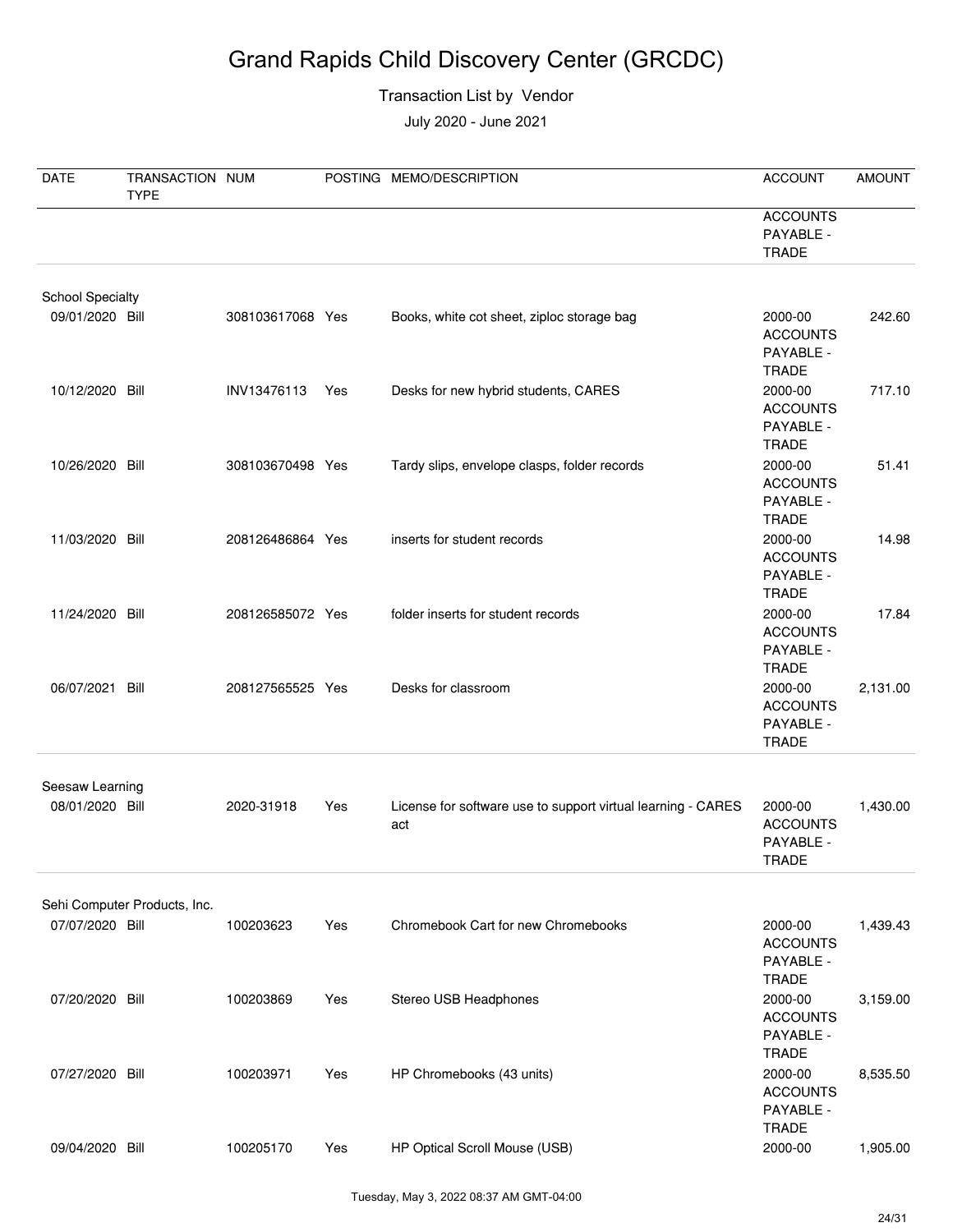#### Transaction List by Vendor

| DATE            | TRANSACTION NUM<br><b>TYPE</b> |            |     | POSTING MEMO/DESCRIPTION                                                | <b>ACCOUNT</b>                                          | <b>AMOUNT</b> |
|-----------------|--------------------------------|------------|-----|-------------------------------------------------------------------------|---------------------------------------------------------|---------------|
|                 |                                |            |     |                                                                         | <b>ACCOUNTS</b><br>PAYABLE -<br><b>TRADE</b>            |               |
| 09/11/2020 Bill |                                | 100205420  | Yes | 4 HP Laptops for staff use                                              | 2000-00<br><b>ACCOUNTS</b><br>PAYABLE -<br><b>TRADE</b> | 1,950.20      |
| 09/15/2020      | Bill                           | 100205565  | Yes | 15 Google Chrome Management Console License                             | 2000-00<br><b>ACCOUNTS</b><br>PAYABLE -<br><b>TRADE</b> | 352.50        |
| 09/22/2020      | Bill                           | SRV0041354 | Yes | Replacement keyboard                                                    | 2000-00<br><b>ACCOUNTS</b><br>PAYABLE -<br><b>TRADE</b> | 107.00        |
| 09/25/2020 Bill |                                | 100206025  | Yes | Optical scroll mouse 1 to 1 student initiative (127 qty @ \$15<br>each) | 2000-00<br><b>ACCOUNTS</b><br>PAYABLE -<br><b>TRADE</b> | 1,905.00      |
| 09/30/2020 Bill |                                | 100206172  | Yes | Google Chrome OS License                                                | 2000-00<br><b>ACCOUNTS</b><br>PAYABLE -<br><b>TRADE</b> | 258.50        |
| 10/20/2020 Bill |                                | 100206843  | Yes | HP ProBook Notebook PC                                                  | 2000-00<br><b>ACCOUNTS</b><br>PAYABLE -<br><b>TRADE</b> | 493.55        |
| 11/18/2020 Bill |                                | 100207755  | Yes | Cases for iPads (not capitalized)                                       | 2000-00<br><b>ACCOUNTS</b><br>PAYABLE -<br><b>TRADE</b> | 1,952.50      |
| 11/20/2020      | Bill                           | 100207811  | Yes | Google Chrome License Fees                                              | 2000-00<br><b>ACCOUNTS</b><br>PAYABLE -<br><b>TRADE</b> | 211.50        |
| 11/30/2020 Bill |                                | 100208020  | Yes | Google Chrome OS licenses                                               | 2000-00<br><b>ACCOUNTS</b><br>PAYABLE -<br><b>TRADE</b> | 70.50         |
| 02/08/2021 Bill |                                | 100210301  | Yes | iPad cases for Title III program                                        | 2000-00<br><b>ACCOUNTS</b><br>PAYABLE -<br><b>TRADE</b> | 84.00         |
| 06/28/2021      | Bill                           | 00129129   | Yes | iPad cases for Title III program                                        | 2000-00<br><b>ACCOUNTS</b><br>PAYABLE -<br>TRADE        | 45.00         |
|                 | Service Reproduction Company   |            |     |                                                                         |                                                         |               |
| 09/23/2020 Bill |                                | 407760     | Yes | <b>Studio Supplies</b>                                                  | 2000-00                                                 | 62.95         |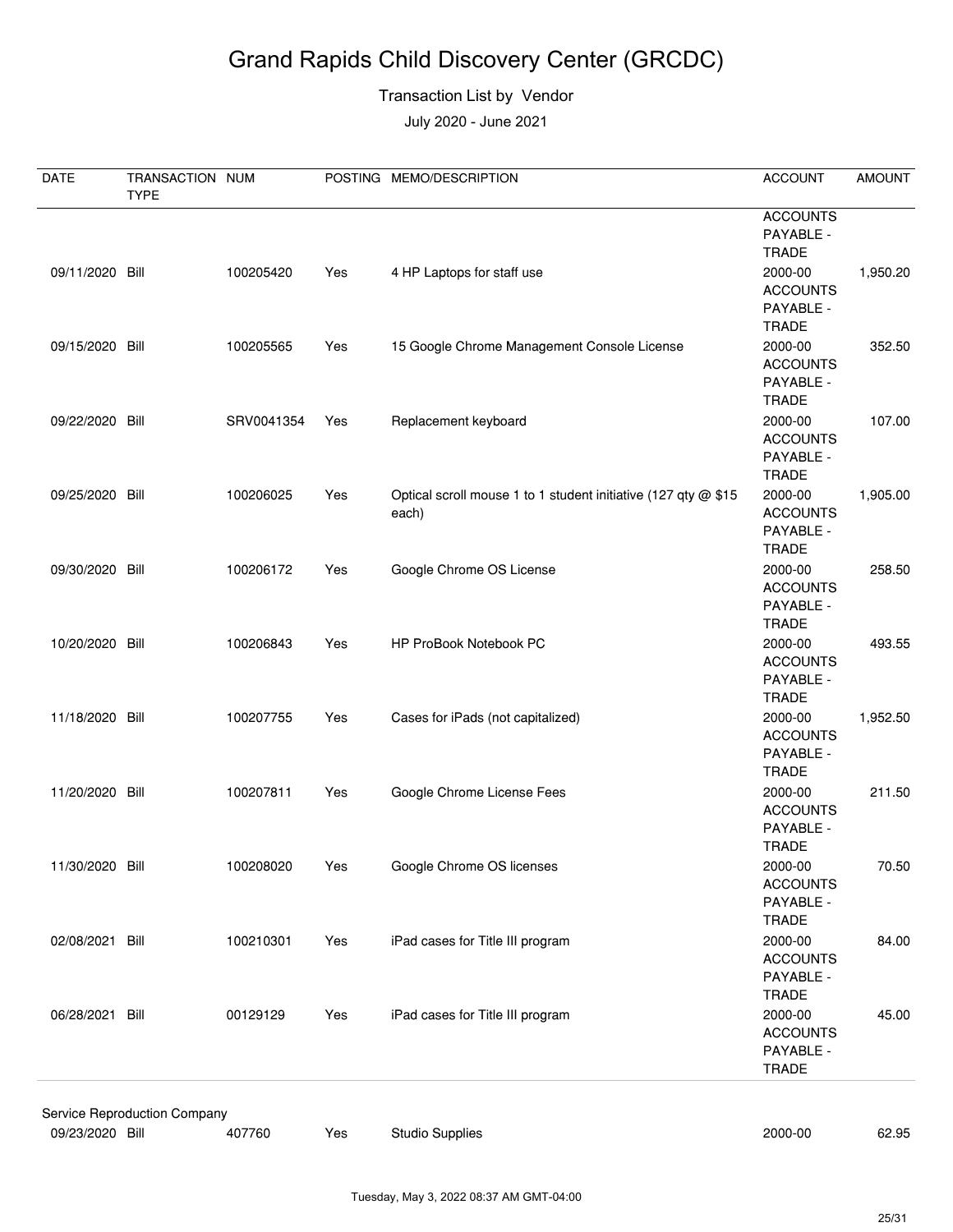#### Transaction List by Vendor

| <b>DATE</b>                               | TRANSACTION NUM<br><b>TYPE</b> |            |     | POSTING MEMO/DESCRIPTION                                | <b>ACCOUNT</b>                                                          | <b>AMOUNT</b> |
|-------------------------------------------|--------------------------------|------------|-----|---------------------------------------------------------|-------------------------------------------------------------------------|---------------|
|                                           |                                |            |     |                                                         | <b>ACCOUNTS</b><br>PAYABLE -<br><b>TRADE</b>                            |               |
| Shane Harth<br>09/16/2020 Bill            |                                | 1          | Yes | Labor for PPE/COVID related projects, screens and sinks | 2000-00<br><b>ACCOUNTS</b><br>PAYABLE -<br><b>TRADE</b>                 | 416.00        |
| Skyward Inc.<br>07/01/2020 Bill           |                                | 0000202934 | Yes | Annual license fee 7/1/2020-6/30/2021                   | 2000-00<br><b>ACCOUNTS</b><br>PAYABLE -                                 | 2,969.00      |
| 09/08/2020 Bill                           |                                | 0000207208 | Yes | Health records module annual fee 8/12/2020-6/30/2021    | <b>TRADE</b><br>2000-00<br><b>ACCOUNTS</b><br>PAYABLE -<br><b>TRADE</b> | 3,211.00      |
| 09/08/2020 Bill                           |                                | 0000207209 | Yes | Family access module annual fee 8/12/2020-6/30/2021     | 2000-00<br><b>ACCOUNTS</b><br>PAYABLE -<br><b>TRADE</b>                 | 1,623.00      |
| 06/30/2021                                | Bill                           | 0000209411 | Yes | Annual License Fees: 07/01/2021 - 06/30/2022            | 2000-00<br><b>ACCOUNTS</b><br>PAYABLE -<br><b>TRADE</b>                 | 3,546.00      |
| 04/29/2021 Bill                           | Standard for Success, LLC      | 17752      | Yes | Standard for Success online software and TCTEF system   | 2000-00<br><b>ACCOUNTS</b><br>PAYABLE -<br><b>TRADE</b>                 | 1,800.00      |
| Swamp-Side Studio, LLC<br>05/28/2021 Bill |                                | 2720       | Yes | Annual softward update contract 6/1/21 - 6/1/2022       | 2000-00<br><b>ACCOUNTS</b><br>PAYABLE -<br><b>TRADE</b>                 | 180.00        |
| T-Mobile<br>09/21/2020 Bill               |                                | 10132020   | Yes | Hot Spot for student's homes                            | 2000-00<br><b>ACCOUNTS</b><br>PAYABLE -                                 | 103.71        |
| 10/21/2020 Bill                           |                                | 20201021   | Yes | Hot Spot for student's homes                            | <b>TRADE</b><br>2000-00<br><b>ACCOUNTS</b><br>PAYABLE -<br><b>TRADE</b> | 80.00         |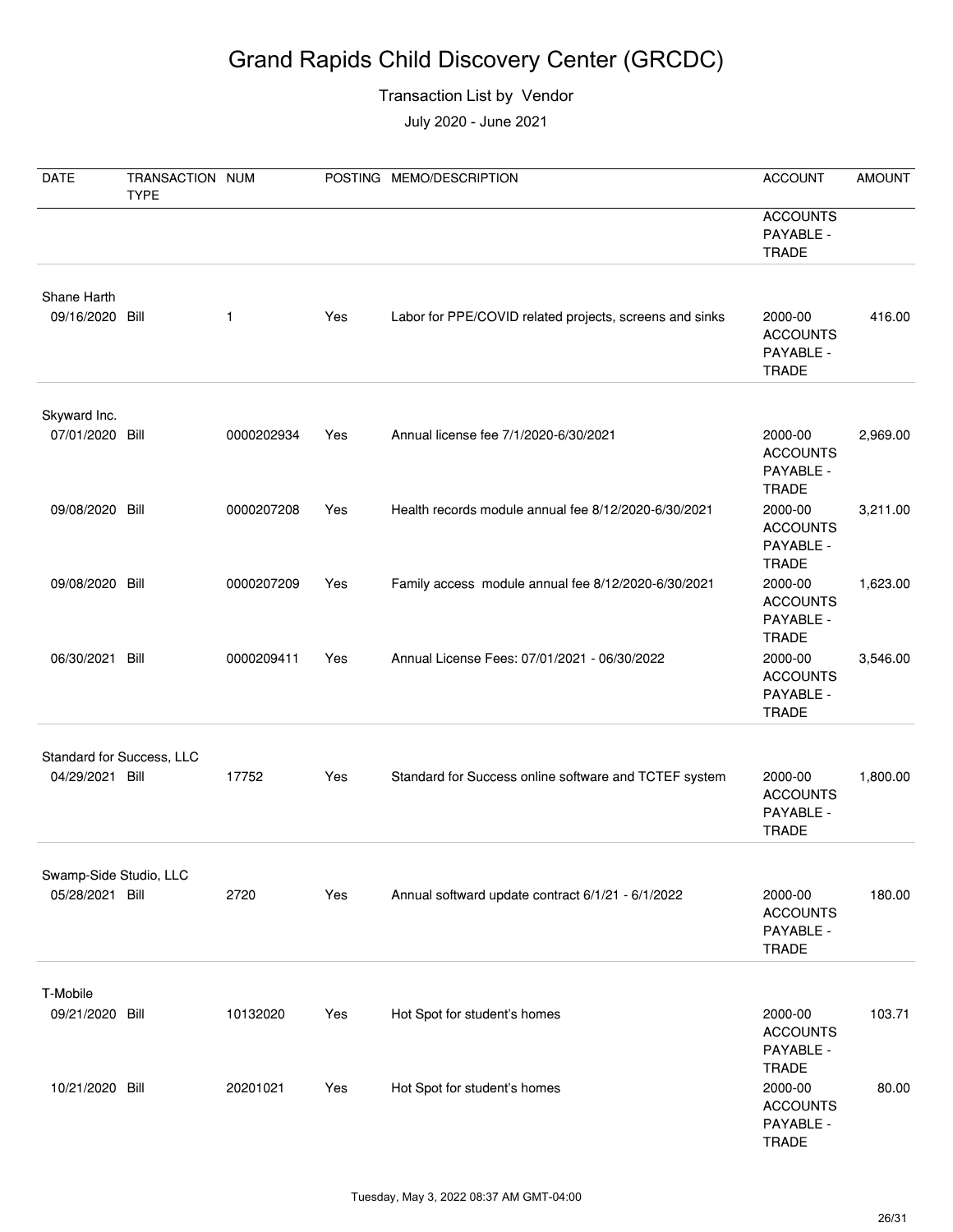#### Transaction List by Vendor

| <b>DATE</b>                | TRANSACTION NUM<br><b>TYPE</b> |                  |     | POSTING MEMO/DESCRIPTION                                    | <b>ACCOUNT</b>                                                          | <b>AMOUNT</b> |
|----------------------------|--------------------------------|------------------|-----|-------------------------------------------------------------|-------------------------------------------------------------------------|---------------|
| 12/10/2020                 | Bill                           | 202012100940 Yes |     | Hot Spot for student's homes - paid in full through 9/2021  | 2000-00<br><b>ACCOUNTS</b><br>PAYABLE -<br><b>TRADE</b>                 | 1,400.00      |
| Team Financial Group, Inc. |                                |                  |     |                                                             |                                                                         |               |
| 07/01/2020 Bill            |                                | 00032157         | Yes | LED Lighting contract payment - July                        | 2000-00<br><b>ACCOUNTS</b><br>PAYABLE -<br><b>TRADE</b>                 | 331.86        |
| 07/11/2020 Bill            |                                | 00034048         | Yes | LED Lighting contract payment - August                      | 2000-00<br><b>ACCOUNTS</b><br>PAYABLE -<br><b>TRADE</b>                 | 356.86        |
| 08/11/2020 Bill            |                                | 00035797         | Yes | LED Lighting contract payment - September                   | 2000-00<br><b>ACCOUNTS</b><br>PAYABLE -<br><b>TRADE</b>                 | 331.86        |
| 09/11/2020 Bill            |                                | 00037660         | Yes | LED Lighting contract payment - September                   | 2000-00<br><b>ACCOUNTS</b><br>PAYABLE -<br><b>TRADE</b>                 | 331.86        |
| 10/11/2020 Bill            |                                | 00039444         | Yes | LED Lighting contract payment - November                    | 2000-00<br><b>ACCOUNTS</b><br>PAYABLE -<br><b>TRADE</b>                 | 331.86        |
| 12/01/2020 Bill            |                                | 00041203         | Yes | LED Lighting contract payment - December                    | 2000-00<br><b>ACCOUNTS</b><br>PAYABLE -<br><b>TRADE</b>                 | 331.86        |
| 12/11/2020 Bill            |                                | 00043012         | Yes | LED Lighting contract payment - January                     | 2000-00<br><b>ACCOUNTS</b><br>PAYABLE -<br><b>TRADE</b>                 | 331.86        |
| 01/11/2021 Bill            |                                | 00044739         | Yes | LED Lighting contract payment - February plus \$25 late fee | 2000-00<br><b>ACCOUNTS</b><br>PAYABLE -                                 | 356.86        |
| 02/11/2021 Bill            |                                | 00046504         | Yes | LED Lighting contract payment - March                       | TRADE<br>2000-00<br><b>ACCOUNTS</b><br>PAYABLE -                        | 331.86        |
| 03/11/2021 Bill            |                                | 00048272         | Yes | LED Lighting contract payment - April                       | <b>TRADE</b><br>2000-00<br><b>ACCOUNTS</b><br>PAYABLE -<br><b>TRADE</b> | 331.86        |
| 05/01/2021 Bill            |                                | 00050069         | Yes | LED Lighting contract payment - May                         | 2000-00<br><b>ACCOUNTS</b><br>PAYABLE -<br>TRADE                        | 331.86        |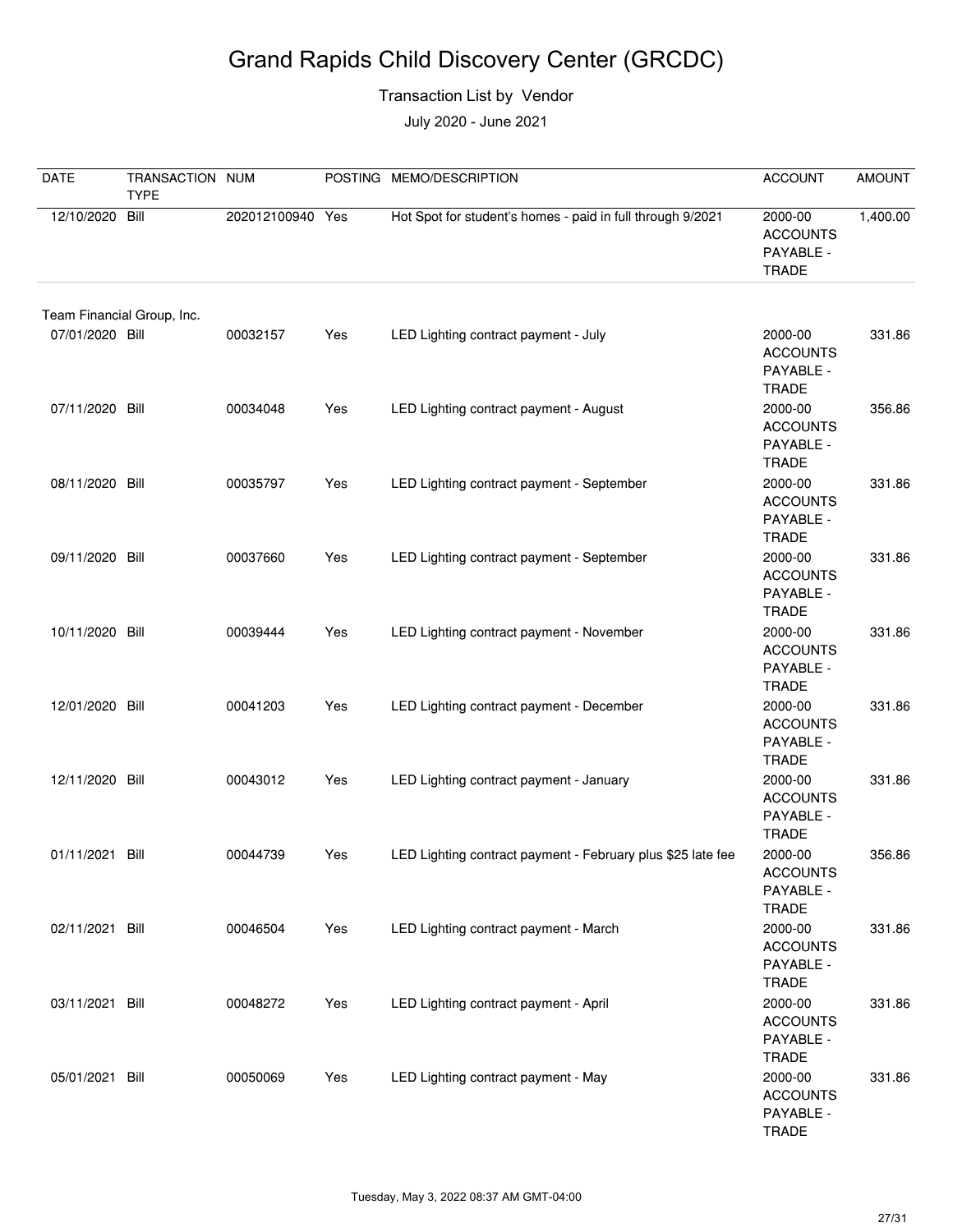#### Transaction List by Vendor

| DATE            | TRANSACTION NUM<br><b>TYPE</b> |         |     | POSTING MEMO/DESCRIPTION                  | <b>ACCOUNT</b>                                          | <b>AMOUNT</b> |  |  |  |
|-----------------|--------------------------------|---------|-----|-------------------------------------------|---------------------------------------------------------|---------------|--|--|--|
|                 | Tender Lawn Care, Inc.         |         |     |                                           |                                                         |               |  |  |  |
| 07/31/2020 Bill |                                | 1103293 | Yes | July 2020 charge                          | 2000-00<br><b>ACCOUNTS</b><br>PAYABLE -<br><b>TRADE</b> | 1,026.33      |  |  |  |
| 08/28/2020 Bill |                                | 1111243 | Yes | Poison ivy spraying and playground upkeep | 2000-00<br><b>ACCOUNTS</b><br>PAYABLE -<br><b>TRADE</b> | 564.00        |  |  |  |
| 08/31/2020 Bill |                                | 1111713 | Yes | August 2020 charge                        | 2000-00<br><b>ACCOUNTS</b><br>PAYABLE -<br><b>TRADE</b> | 1,026.33      |  |  |  |
| 09/30/2020 Bill |                                | 1120692 | Yes | September 2020 charge                     | 2000-00<br><b>ACCOUNTS</b><br>PAYABLE -<br><b>TRADE</b> | 1,026.33      |  |  |  |
| 10/29/2020 Bill |                                | 1128276 | Yes | Blow out sprinkler system                 | 2000-00<br><b>ACCOUNTS</b><br>PAYABLE -<br><b>TRADE</b> | 89.00         |  |  |  |
| 10/31/2020 Bill |                                | 1128577 | Yes | October 2020 charge                       | 2000-00<br><b>ACCOUNTS</b><br>PAYABLE -<br><b>TRADE</b> | 1,026.37      |  |  |  |
| 11/14/2020 Bill |                                | 1140616 | Yes | Leaf clean up one time charge             | 2000-00<br><b>ACCOUNTS</b><br>PAYABLE -<br><b>TRADE</b> | 638.00        |  |  |  |
| 11/30/2020 Bill |                                | 1140084 | Yes | November 2020 charge                      | 2000-00<br><b>ACCOUNTS</b><br>PAYABLE -<br>TRADE        | 1,178.00      |  |  |  |
| 12/30/2020 Bill |                                | 1142274 | Yes | December 2020 charge                      | 2000-00<br><b>ACCOUNTS</b><br>PAYABLE -<br><b>TRADE</b> | 1,178.00      |  |  |  |
| 01/06/2021 Bill |                                | 1143791 | Yes | Salting charge for December 2020          | 2000-00<br><b>ACCOUNTS</b><br>PAYABLE -<br><b>TRADE</b> | 460.00        |  |  |  |
| 01/30/2021 Bill |                                | 1146716 | Yes | January 2021 charge                       | 2000-00<br><b>ACCOUNTS</b><br>PAYABLE -<br><b>TRADE</b> | 1,178.00      |  |  |  |
| 01/30/2021 Bill |                                | 1148883 | Yes | January 2021 salting charge               | 2000-00<br><b>ACCOUNTS</b><br>PAYABLE -<br>TRADE        | 2,177.00      |  |  |  |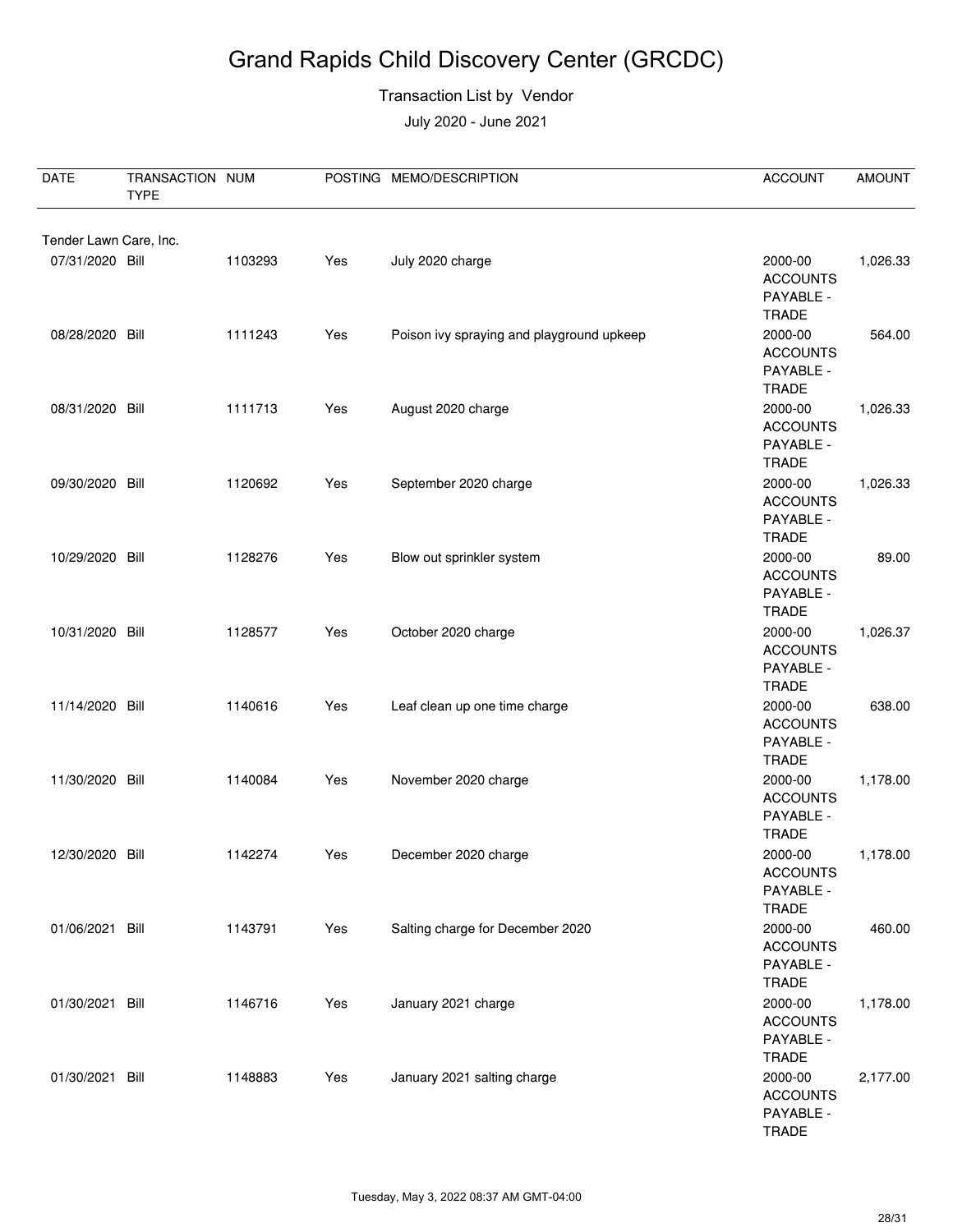#### Transaction List by Vendor

| <b>DATE</b>                              | TRANSACTION NUM<br><b>TYPE</b> |          |     | POSTING MEMO/DESCRIPTION                | <b>ACCOUNT</b>                                          | <b>AMOUNT</b> |
|------------------------------------------|--------------------------------|----------|-----|-----------------------------------------|---------------------------------------------------------|---------------|
| 02/28/2021                               | Bill                           | 1155302  | Yes | February 2021 Charge                    | 2000-00<br><b>ACCOUNTS</b><br>PAYABLE -<br><b>TRADE</b> | 1,178.00      |
| 03/01/2021 Bill                          |                                | 1155835  | Yes | February 2021 Salting charge            | 2000-00<br><b>ACCOUNTS</b><br>PAYABLE -<br><b>TRADE</b> | 1,856.00      |
| 03/01/2021                               | Bill                           | 1155858  | Yes | Additional February 2021 Salting charge | 2000-00<br><b>ACCOUNTS</b><br>PAYABLE -<br><b>TRADE</b> | 1,736.00      |
| 03/31/2021 Bill                          |                                | 1160326  | Yes | March 2021 Charge                       | 2000-00<br><b>ACCOUNTS</b><br>PAYABLE -<br><b>TRADE</b> | 1,178.00      |
| 04/30/2021 Bill                          |                                | 1169116  | Yes | April 2021 Charge                       | 2000-00<br><b>ACCOUNTS</b><br>PAYABLE -<br><b>TRADE</b> | 1,178.00      |
| 05/30/2021 Bill                          |                                | 1177662  | Yes | May 2021 Charge                         | 2000-00<br><b>ACCOUNTS</b><br>PAYABLE -<br><b>TRADE</b> | 1,178.00      |
| 06/30/2021                               | Bill                           | 1187216  | Yes | June 2021 Charge                        | 2000-00<br><b>ACCOUNTS</b><br>PAYABLE -<br><b>TRADE</b> | 1,178.00      |
| <b>Trevor Gilbert</b><br>08/23/2020 Bill |                                | 20200823 | Yes | Utility sink, wood/nails for gym, locks | 2000-00<br><b>ACCOUNTS</b><br>PAYABLE -<br><b>TRADE</b> | 108.95        |
| 09/02/2020 Bill                          |                                | 20200902 | Yes | Box fans, extension cords               | 2000-00<br><b>ACCOUNTS</b><br>PAYABLE -<br><b>TRADE</b> | 683.39        |
|                                          | Unum Life Insurance Company    |          |     |                                         |                                                         |               |
| 07/14/2020 Bill                          |                                | 20200714 | Yes | August Unum premiums                    | 2000-00<br><b>ACCOUNTS</b><br>PAYABLE -<br><b>TRADE</b> | 237.32        |
| 08/14/2020 Bill                          |                                | 20200814 | Yes | September Unum premiums                 | 2000-00<br><b>ACCOUNTS</b><br>PAYABLE -<br><b>TRADE</b> | 245.22        |
| 09/14/2020 Bill                          |                                | 09142020 | Yes | October Unum premiums                   | 2000-00<br><b>ACCOUNTS</b>                              | 245.22        |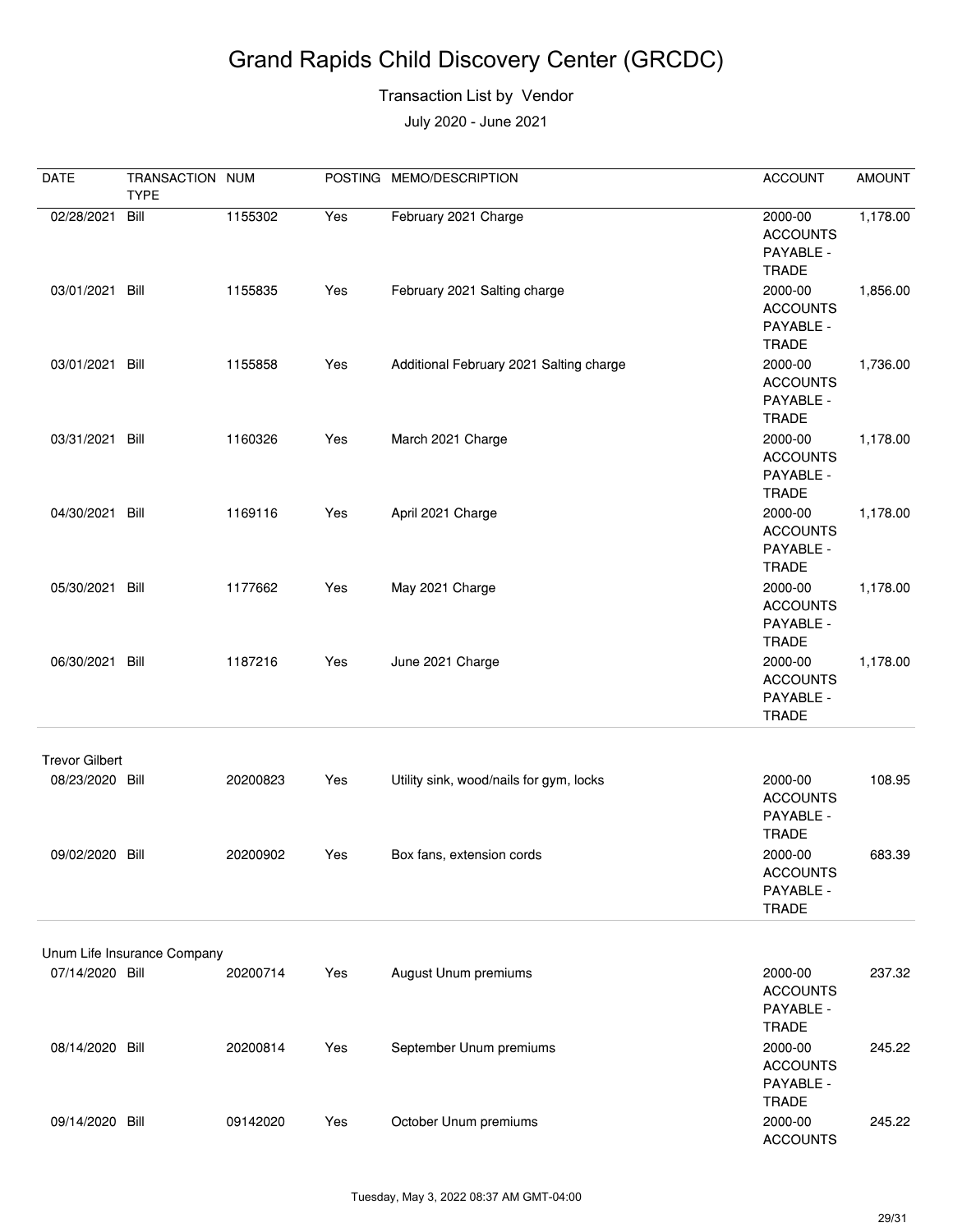#### Transaction List by Vendor

| <b>DATE</b>                               | TRANSACTION NUM<br><b>TYPE</b> |             |     | POSTING MEMO/DESCRIPTION                                                                                                                                                | <b>ACCOUNT</b>                                          | <b>AMOUNT</b> |
|-------------------------------------------|--------------------------------|-------------|-----|-------------------------------------------------------------------------------------------------------------------------------------------------------------------------|---------------------------------------------------------|---------------|
| 10/14/2020 Bill                           |                                | 20201014    | Yes | November Unum premiums                                                                                                                                                  | PAYABLE -<br><b>TRADE</b><br>2000-00                    | 192.70        |
|                                           |                                |             |     |                                                                                                                                                                         | <b>ACCOUNTS</b><br>PAYABLE -<br><b>TRADE</b>            |               |
| 12/01/2020 Bill                           |                                | 20201113    | Yes | December Unum premiums                                                                                                                                                  | 2000-00<br><b>ACCOUNTS</b><br>PAYABLE -<br><b>TRADE</b> | 233.72        |
| 01/01/2021 Bill                           |                                | 20201221    | Yes | January Unum premiums                                                                                                                                                   | 2000-00<br><b>ACCOUNTS</b><br>PAYABLE -<br><b>TRADE</b> | 233.72        |
| 01/14/2021 Bill                           |                                | 212021      | Yes | February Unum premiums                                                                                                                                                  | 2000-00<br><b>ACCOUNTS</b><br>PAYABLE -<br><b>TRADE</b> | 246.70        |
| 02/11/2021 Bill                           |                                | 20210211    | Yes | March Unum premiums                                                                                                                                                     | 2000-00<br><b>ACCOUNTS</b><br>PAYABLE -<br><b>TRADE</b> | 246.70        |
| 03/15/2021 Bill                           |                                | 20210401    | Yes | April Unum premiums                                                                                                                                                     | 2000-00<br><b>ACCOUNTS</b><br>PAYABLE -<br><b>TRADE</b> | 246.70        |
| 04/13/2021 Bill                           |                                | 20210501    | Yes | May Unum premiums                                                                                                                                                       | 2000-00<br><b>ACCOUNTS</b><br>PAYABLE -<br><b>TRADE</b> | 246.70        |
| 05/14/2021 Bill                           |                                | 20210601    | Yes | June Unum premiums                                                                                                                                                      | 2000-00<br><b>ACCOUNTS</b><br>PAYABLE -<br><b>TRADE</b> | 246.70        |
| 06/14/2021 Bill                           |                                | 20210701    | Yes | July Unum premiums                                                                                                                                                      | 2000-00<br><b>ACCOUNTS</b><br>PAYABLE -<br><b>TRADE</b> | 232.84        |
| Valley City Sign<br>08/13/2020 Bill       |                                | INVO0075901 | Yes | Illuminated sign for front of school                                                                                                                                    | 2000-00<br><b>ACCOUNTS</b><br>PAYABLE -<br><b>TRADE</b> | 8,574.00      |
| VAR Technology Finance<br>10/22/2020 Bill |                                | 11114711    | Yes | First installment of server lease includes \$75 documentation<br>fees and \$165.02 for rent from the time we received the<br>equipment until the first payment was due. | 2000-00<br><b>ACCOUNTS</b><br>PAYABLE -<br>TRADE        | 410.73        |